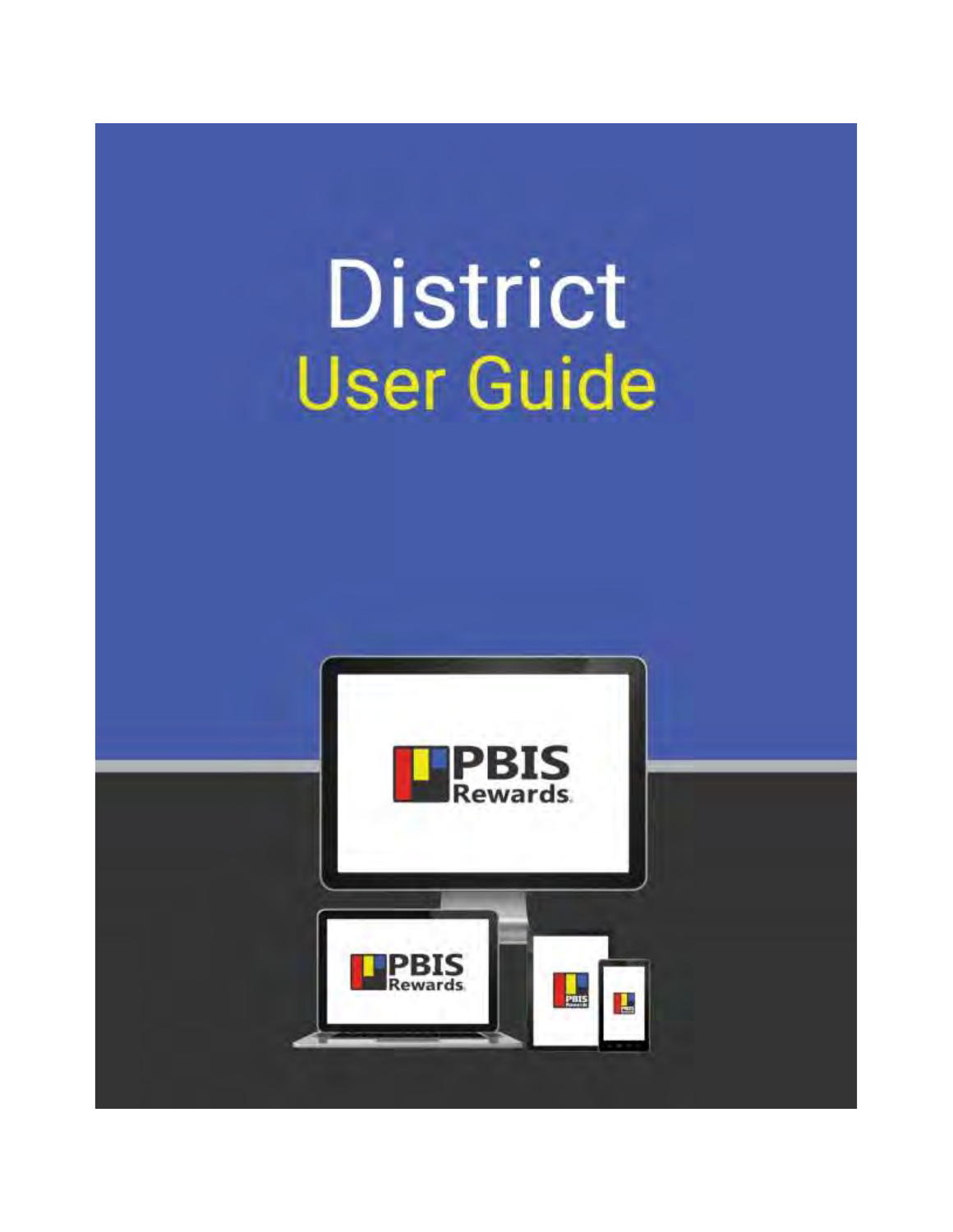

### **Table of Contents**

| Copyright © 2019 Motivating Systems, LLC dba PBIS Rewards. All Rights Reserved | $\overline{2}$ |
|--------------------------------------------------------------------------------|----------------|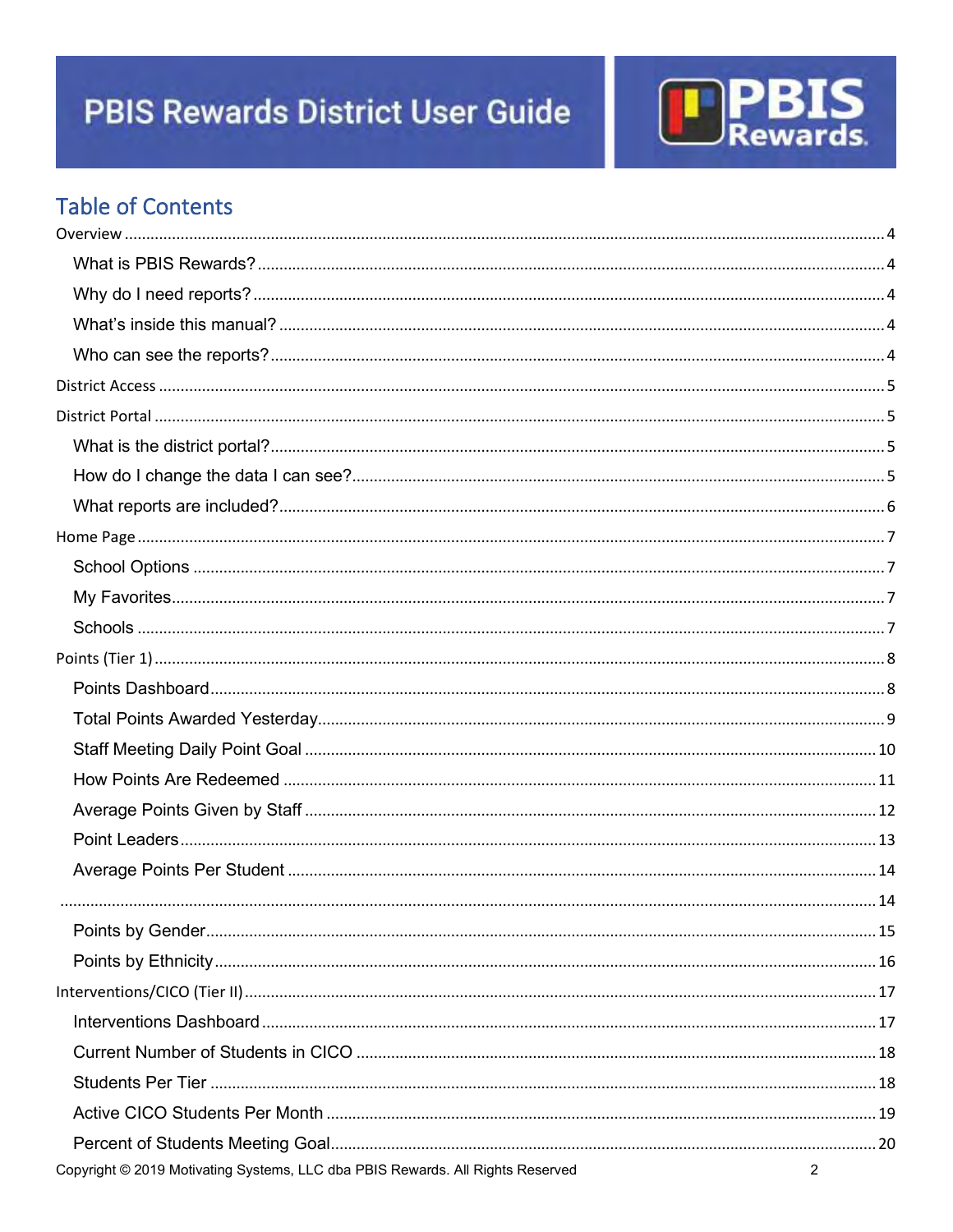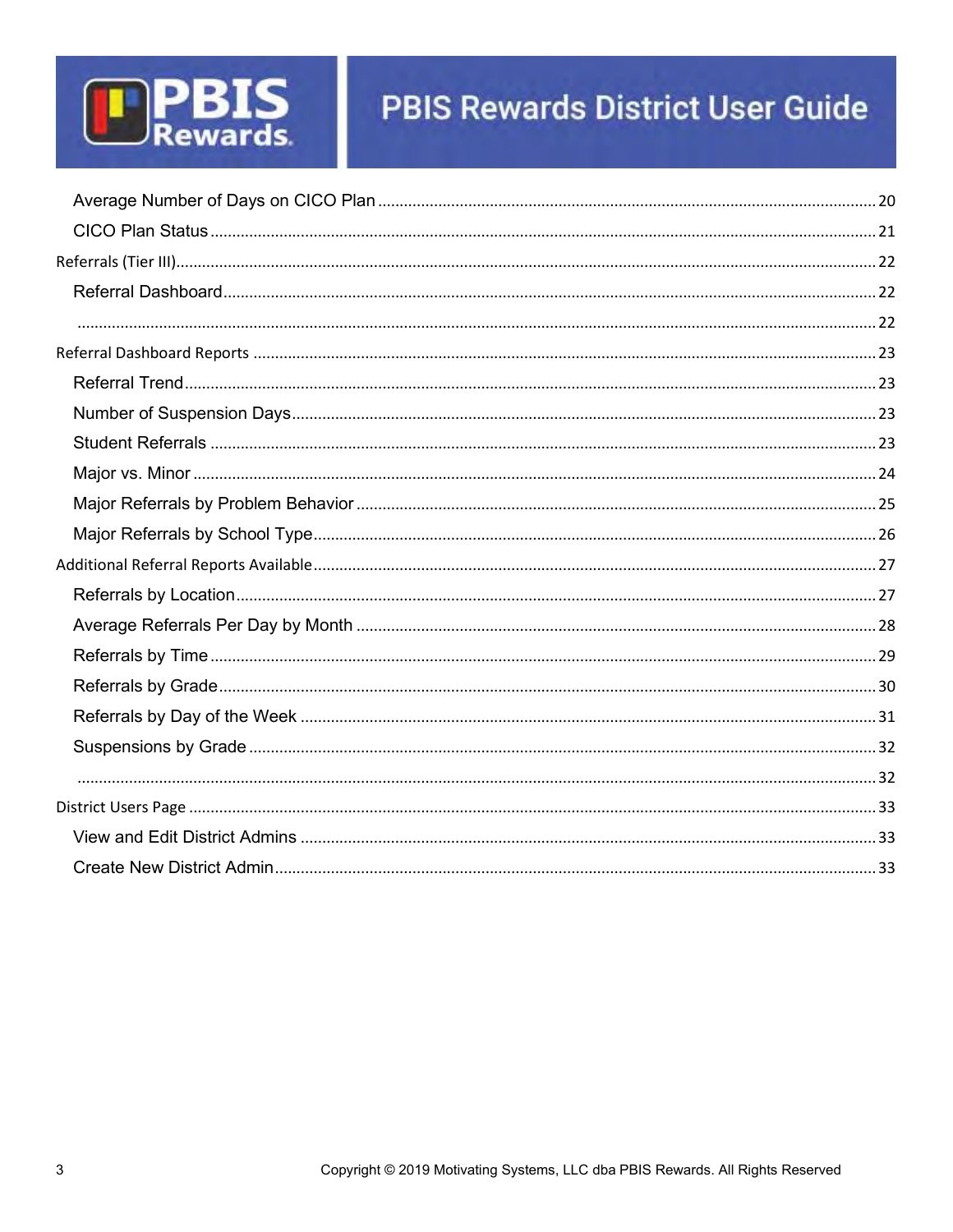

### <span id="page-3-0"></span>**Overview**

#### <span id="page-3-1"></span>What is PBIS Rewards?

PBIS Rewards is a Software-as-a-Service solution that provides an automated school-wide PBIS management system. Our system simplifies the implementation and tracking of the PBIS framework within a school. With PBIS Rewards, school administration can clearly see how teachers are utilizing PBIS and how PBIS is improving school culture.

PBIS Rewards is easy to use, fun for both students and staff, and provides accountability for everyone in the school. Our suite of PBIS Apps includes a Parent App that gives parents a view into how their child is doing with respect to the PBIS program. There is also a Student App that allows students to track their points, referrals, and CICO, as well as redeem points via events, raffles, and stores.

#### <span id="page-3-2"></span>Why do I need reports?

School climate influences academic performance in numerous ways. When you concentrate on building positive relationships between students and staff, you lay the groundwork for a focused learning atmosphere. A schoolwide framework built around positive behavior interventions and supports helps to equip students with the tools they need to develop socially and emotionally.

Tracking the effectiveness of this schoolwide effort relies on accurate reporting. Most schools must report disciplinary data to their state education agencies as well as to the U.S. Department of Education. This data helps to shape education policy on district, state, and federal levels. Within each individual school, however, this data can help to completely transform a school's climate.

Accurate and effective data collection on the individual school level can provide timely feedback for fine-tuning a positive behavior initiative. Reports generated at this level can tell you if teachers are using the program equitably and who may benefit from coaching. You can also view trends such as tardiness, bullying, and discipline referrals to get a sense of the effectiveness of your initiative. These reports can help you to adjust your policies and assess the impact of these adjustments within a short time frame.

#### <span id="page-3-3"></span>What's inside this manual?

This manual will walk through all the reports found in the PBIS Rewards District Portal. Each report discussed in this manual is illustrated with a screenshot and includes details about the data and usage of the report.

#### <span id="page-3-4"></span>Who can see the reports?

Any PBIS Rewards district admin can see the data. These rights can be given in the Staff Menu. Click on the permissions column (with the key). You can select what permissions each user should have.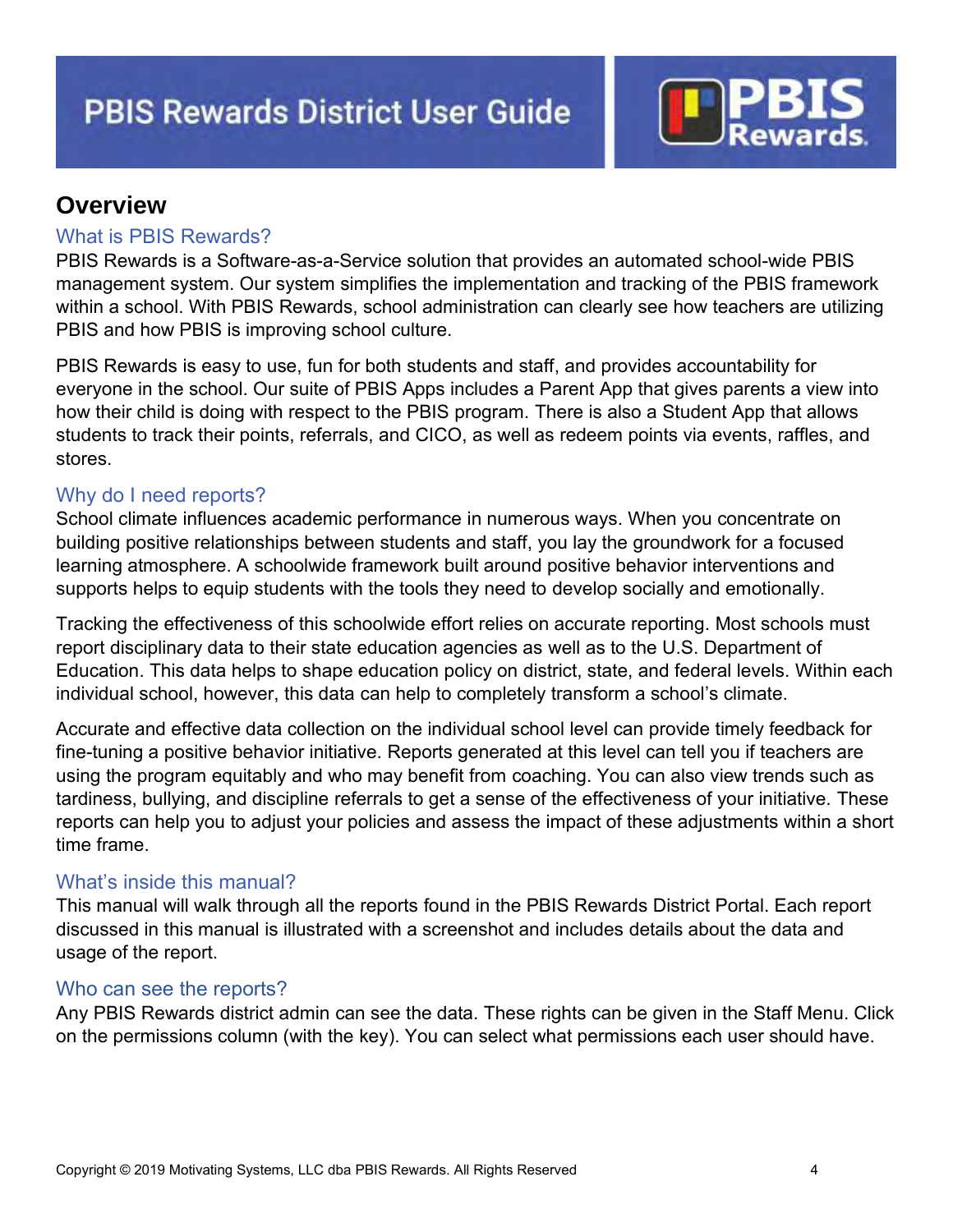

### <span id="page-4-0"></span>**District Access**

District access is granted when the purchase of PBIS Rewards is made by the district or if an individual school that purchased PBIS Rewards authorizes district access.

### <span id="page-4-1"></span>District Portal



### <span id="page-4-2"></span>What is the district portal?

The district portal is the gateway to access all PBIS Rewards schools and the way to view district-wide PBIS data. The portal allows district users single click access directly into PBIS Rewards schools (when authorized) and allows them to track the launch status of each school using PBIS Rewards. Data included in the portal tracks Points (Tier 1), Interventions/CICO (Tier 2), and Referrals (Tier 3) within the schools. Each section has its own dashboard that provides a quick snapshot of the most critical data points along with the ability to dive deeper into each report. The reports will only reflect data up to the previous day. Live data for schools can be accessed directly in the school by using the "Enter" button on the home page.

### <span id="page-4-3"></span>How do I change the data I can see?

Once inside the details of each report, there is a left-hand side menu. Each report contains a variety of filtering options for choosing the date range. Depending on the specific report, users can customize grade levels, school types, and data displayed so that the graph shows exactly what is needed.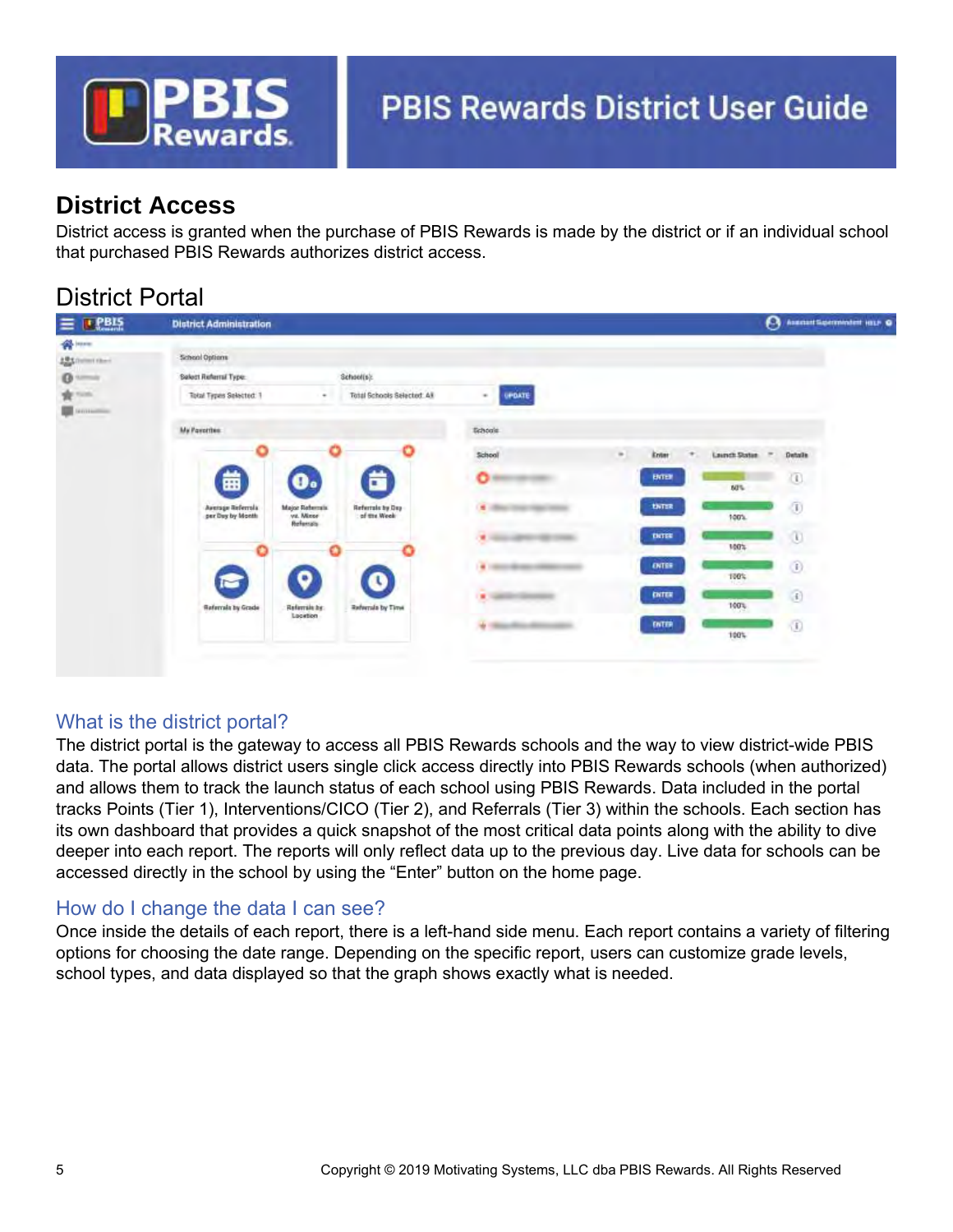

#### <span id="page-5-0"></span>What reports are included?

School Launch Status

#### **Points (Tier 1):**

Average Points Given by Staff Staff Meeting Daily Point Goal How Points Are Redeemed Total Points Awarded Yesterday Point Leaders Average Points Per Student Points by Gender Points by Ethnicity

#### **Interventions/CICO (Tier 2):**

Current Number of Students in CICO Students Per Tier Active CICO Students Per Month Percentage of Students Meeting Goal Average Number of Days on a CICO Plan CICO Plan Status

#### **Referrals (Tier 3):**

Daily Referral Trend Number of Suspension Days Major Referrals by Problem Behavior Student Referrals Major vs Minor Referrals Major Referrals by School Type Referrals by Location Average Referrals Per Day by Month Referrals by Time Referrals by Grade Referrals by Day of the Week Suspensions by Grade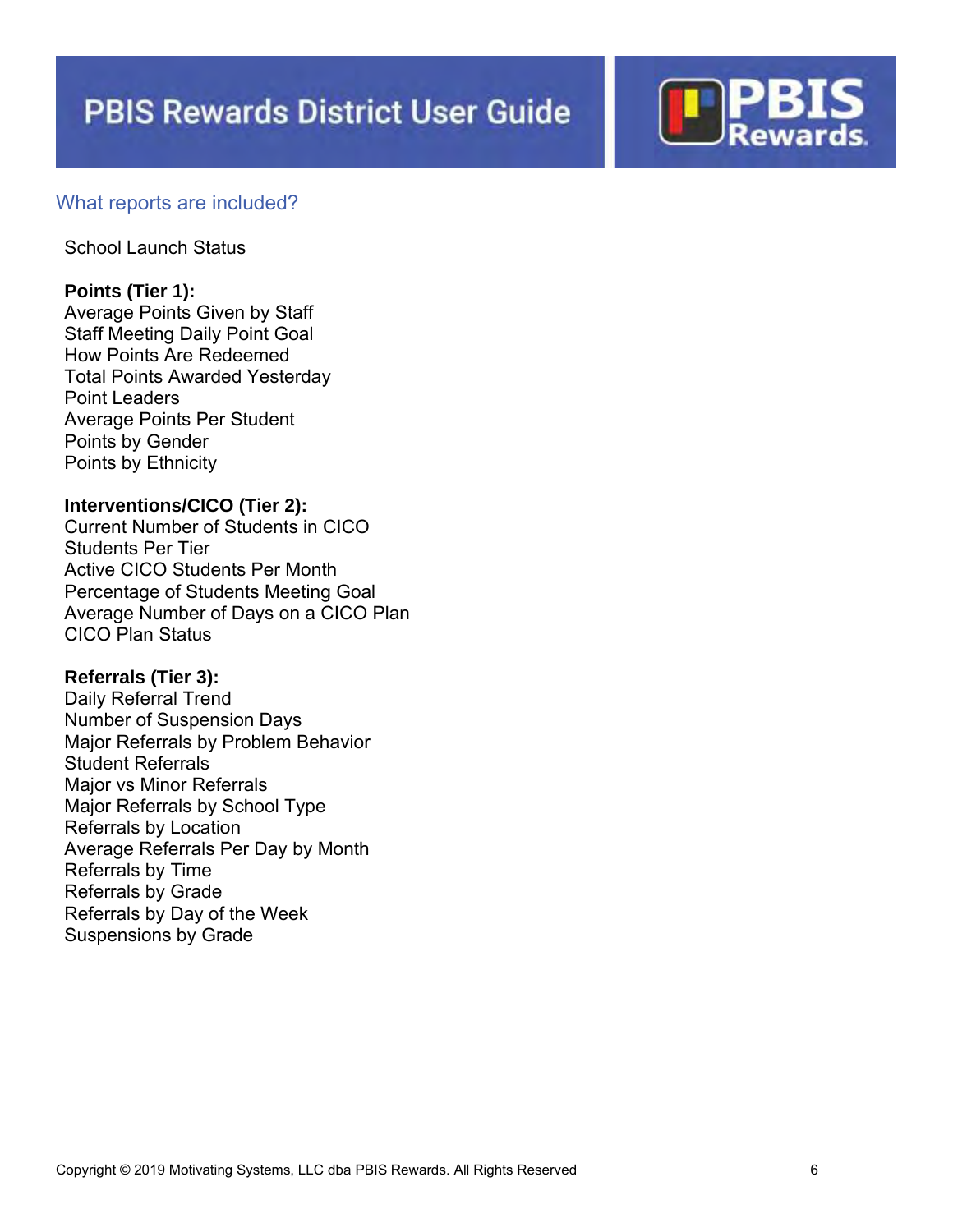

### <span id="page-6-0"></span>**Home Page**

#### <span id="page-6-1"></span>**School Options**

| <b>School Options</b>            |   |                             |   |               |
|----------------------------------|---|-----------------------------|---|---------------|
| Select Referral Type:            |   | School(s):                  |   |               |
| <b>Total Types Selected: All</b> | ٠ | Total Schools Selected: All | ٠ | <b>UPDATE</b> |

Any of the reporting pages of the district portal can be sorted by the school type or by individual schools with these drop-down selections.

### <span id="page-6-2"></span>My Favorites



This section of the home page will display the reports that you have favorited for easy access. To favorite a report, select the star in the top right corner of the card or graph.

### <span id="page-6-3"></span>**Schools**



The "Schools" list will display all the schools that are using PBIS Rewards and provide the following:

**1.** The Launch Status of each school will be shown with a percentage of completion. **2.** When the details button is selected, the check list of launch steps is displayed with the option to email the primary contact. **3.** The "Enter" button allows direct access into the school. (If "N/A" appears then access will need to be granted by the

school.) **4.** Favorited schools will appear at the top of the "Schools" list.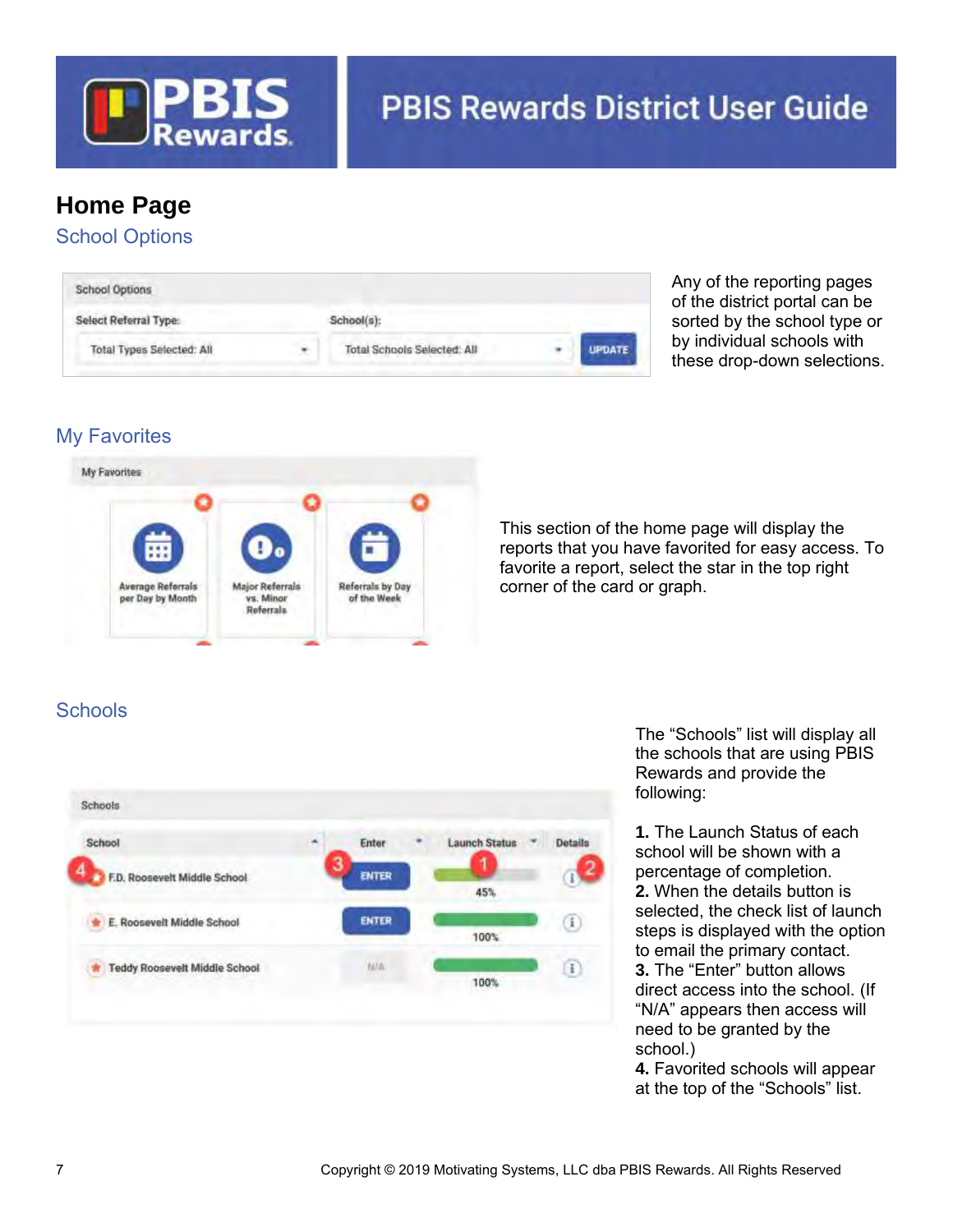

### <span id="page-7-0"></span>**Points (Tier 1)**

<span id="page-7-1"></span>

The Points Dashboard will give the user a quick snapshot of some of the most critical data points. Additional reports can be found at the bottom of the screen. No need to spend hours looking for important data. We have taken some of the most popular reports and made an easy-to-read dashboard with thumbnails of the data. Most of these thumbnail graphics contain a Details button that will allow the user to dig into more thorough data. Each report can now be easily printed (including the graphics) or exported to a CSV file. There are currently six reports users can use to track PBIS Tier 1 fidelity. The reports on this dashboard will only reflect data up to the previous day. Live data for schools can be accessed directly in the school using the "Enter" button on the home page.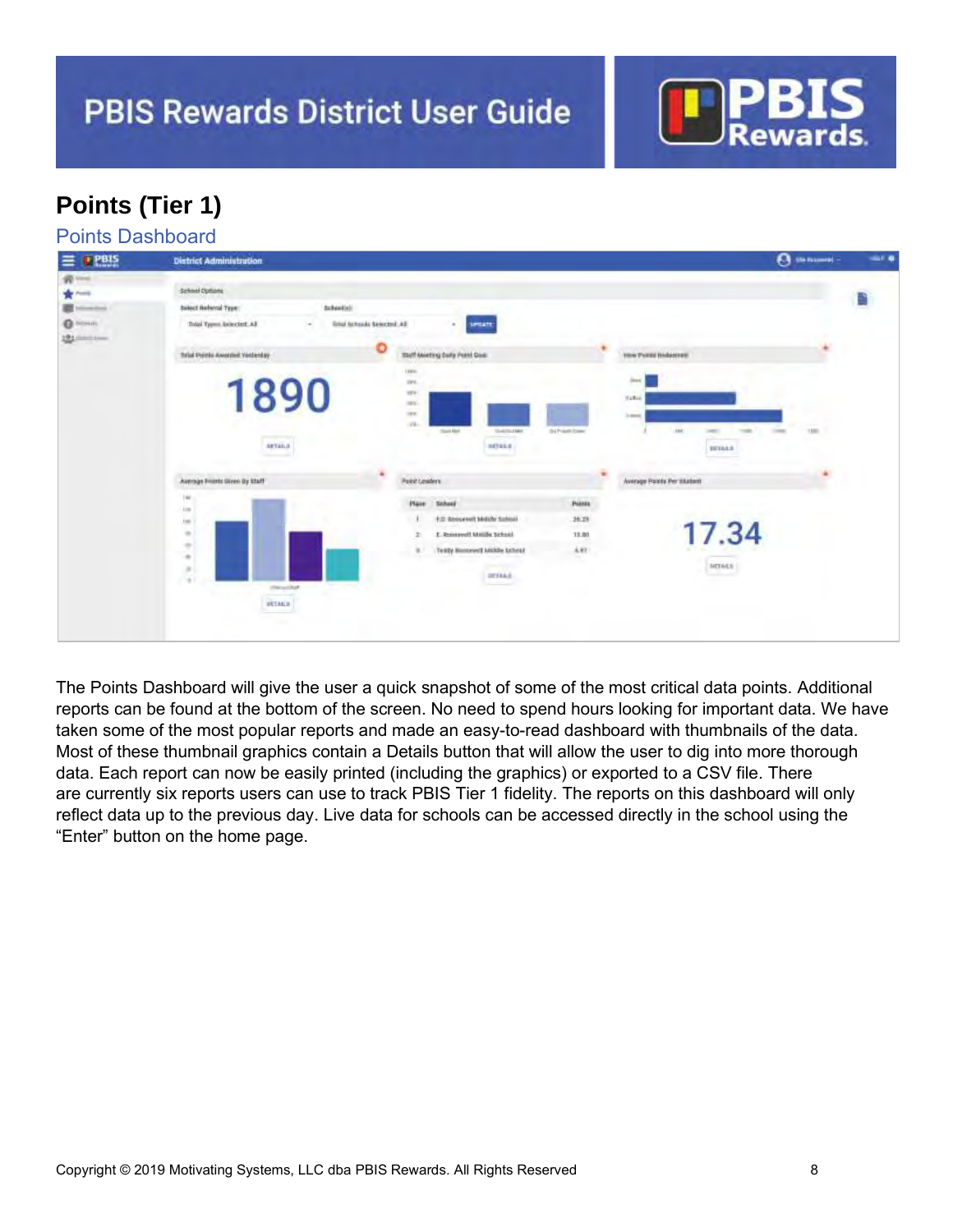

#### <span id="page-8-0"></span>Total Points Awarded Yesterday

The Total Points Awarded Yesterday allows users to see, at a glance, how many points were awarded the previous school day. This provides a quick indication of the number of positive behaviors being acknowledged within the district. When the "Details" button is selected, the user is able to see the points broken down by school or type and can choose to view a different day.



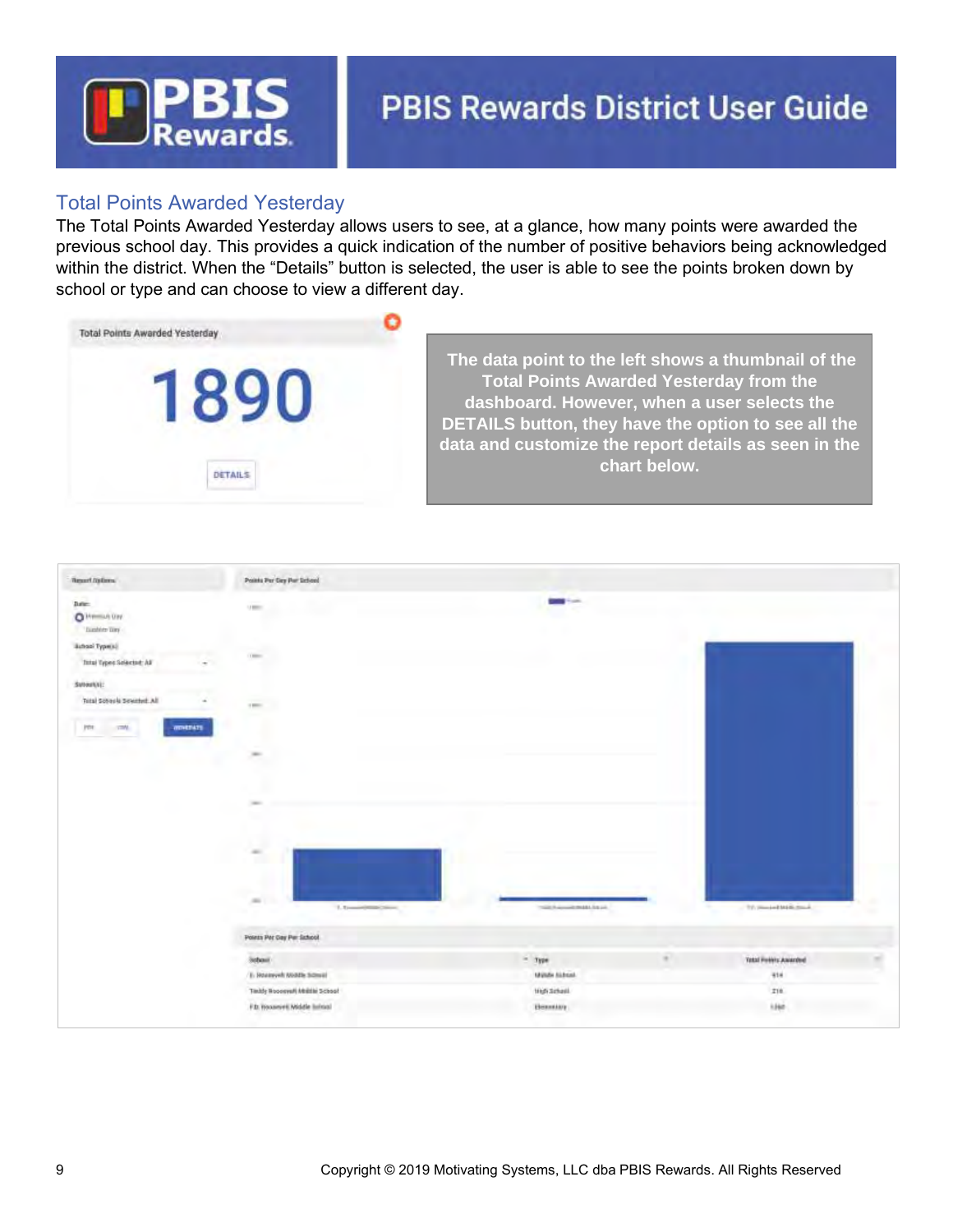

#### <span id="page-9-0"></span>Staff Meeting Daily Point Goal

The Staff Meeting Daily Point Goal shows the percentage of primary staff members that have met the daily point goal yesterday, not met the goal and/or not given any points. A benchmark for successful implementation is a fidelity rate of 80% for primary staff members.



**The small chart to the left shows a thumbnail of the Staff Meeting Daily Point Goal from the dashboard. However, when a user selects the DETAILS button, they have the option to see all the data and customize the report details as seen in the chart below.**

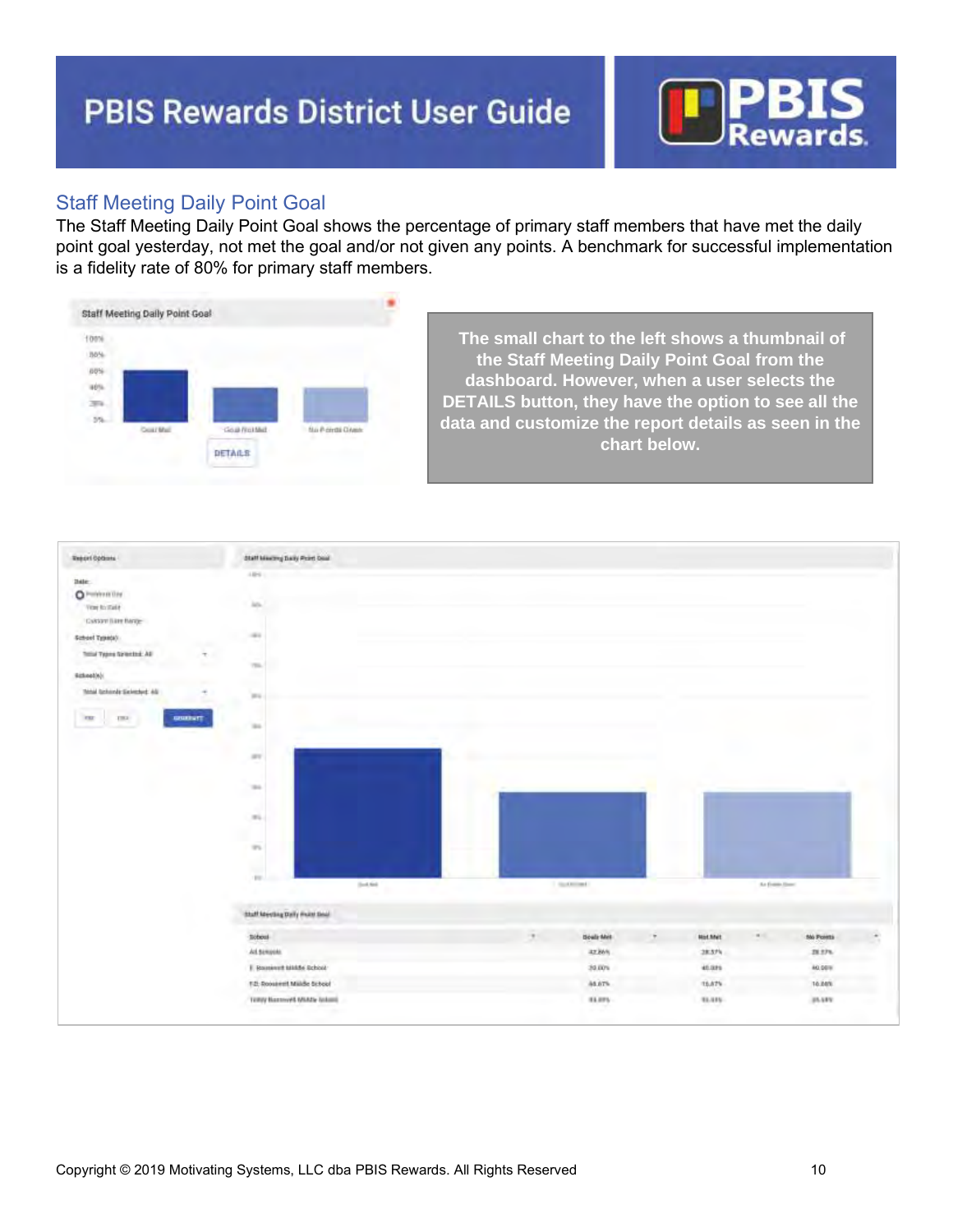

### <span id="page-10-0"></span>How Points Are Redeemed

The How Points Are Redeemed report shows how points are being used by the students in the district. This allows for event planning and/or budgeting of rewards. When the "Details" button is selected the data can be broken down by school type to see what types of rewards work best for each age group.



**The small chart to the left shows a thumbnail of how points are redeemed. However, when a user selects the DETAILS button, they have the option to see all the data and customize the report details as seen in the chart below.**

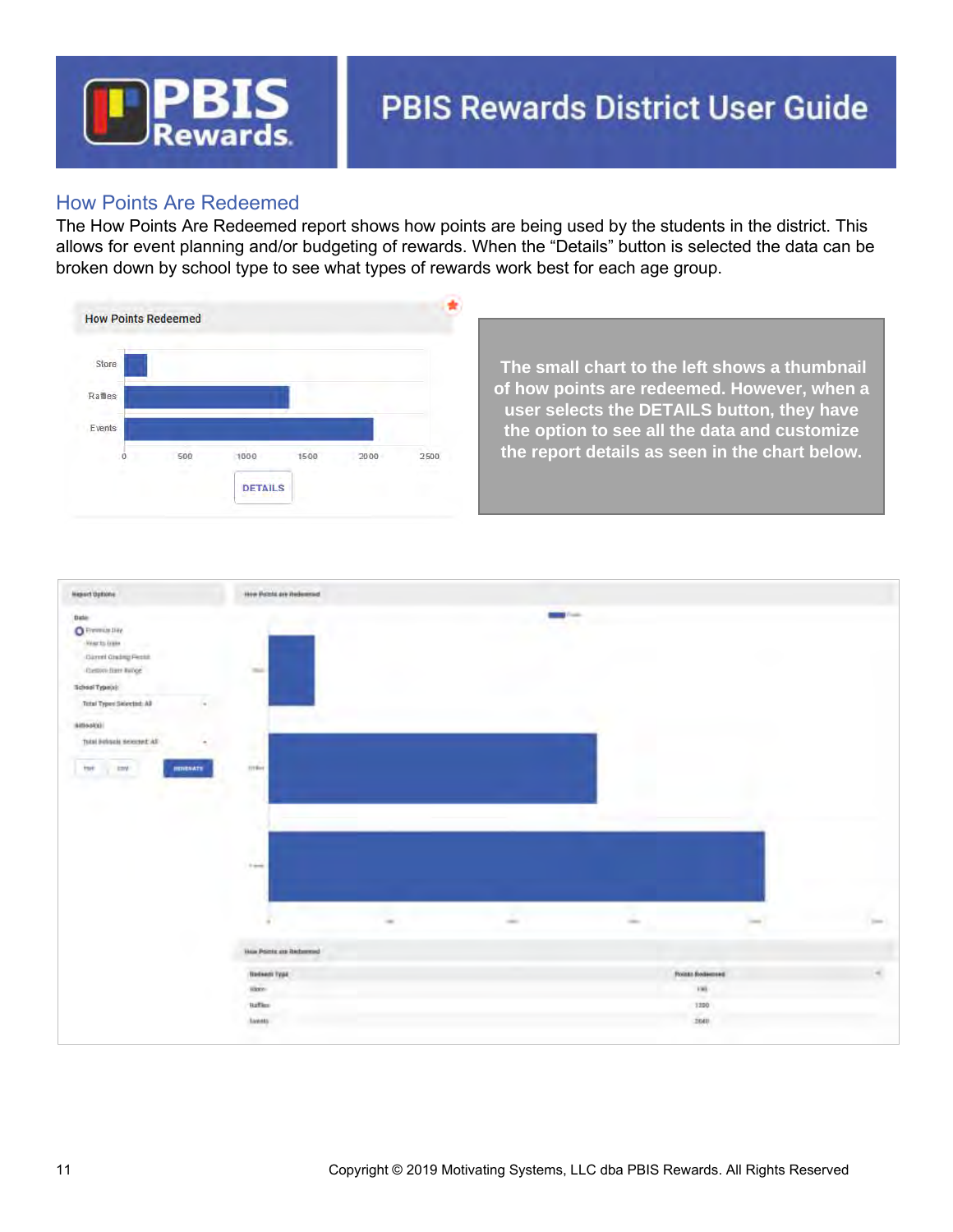

#### <span id="page-11-0"></span>Average Points Given by Staff

The Average Points Given by Staff provides a comparison between the different school types in terms of how many points are being awarded by staff members. The cart shows the average number of points given by staff members in each school type, broken down by staff type. The staff types are designated by the school and area as follows: Primary Staff members are designated as teachers that interact with students in classes throughout the day. Secondary Staff Members are designated as staff members that have some interactions with students during the day but not as much as a classroom teacher. Untracked Staff members do not have a daily point goal, as interactions with students are sporadic.



**The small chart to the left shows a thumbnail of the Average Points Given By Staff from the dashboard. However, when a user selects the DETAILS button, they have the option to see all the data and customize the report details as seen in the chart below.**

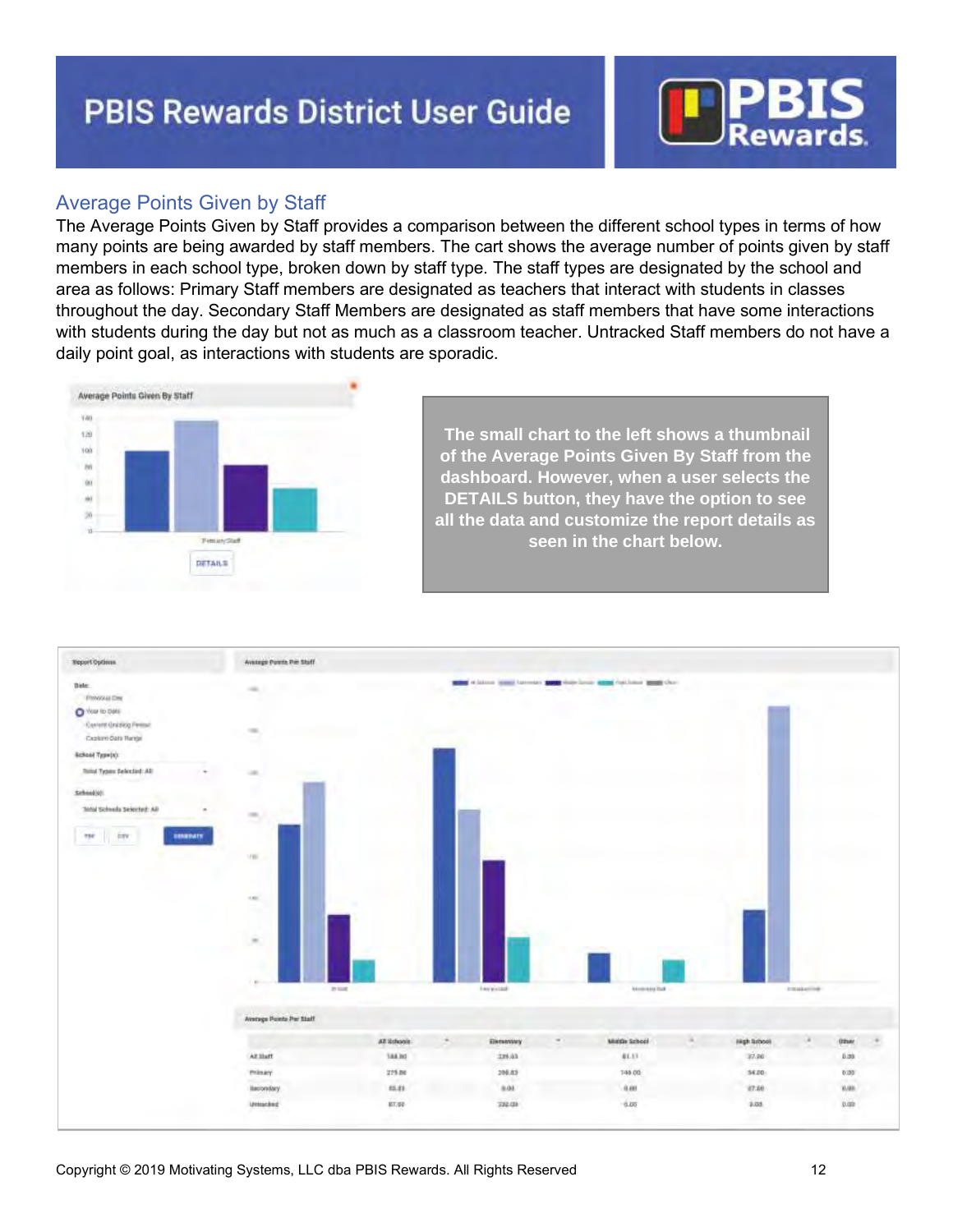

### <span id="page-12-0"></span>Point Leaders

| Place            | School | Points |
|------------------|--------|--------|
| ۱                |        | 26.25  |
| $\mathbf 2$      |        | 13.80  |
| $\boldsymbol{x}$ |        | 6.97   |
|                  |        |        |
|                  |        |        |

The Points Leader report allows the user to see the top three schools in terms of the points awarded to students the previous day. The points that are displayed represent the average points per student given on that day. When the "Details" button is selected the entire list of schools is displayed (shown below). That list can be sorted with the blue arrow to the right of each column header.

| Place*         | School | Points * |
|----------------|--------|----------|
| 1              |        | 26.25    |
| $\overline{2}$ |        | 13.80    |
| 3              |        | 6.97     |
| 4              |        | 6.25     |
| 5              |        | 5.15     |
| 6              |        | 2.25     |
| CLOSE          |        | PDF      |

13 Copyright © 2019 Motivating Systems, LLC dba PBIS Rewards. All Rights Reserved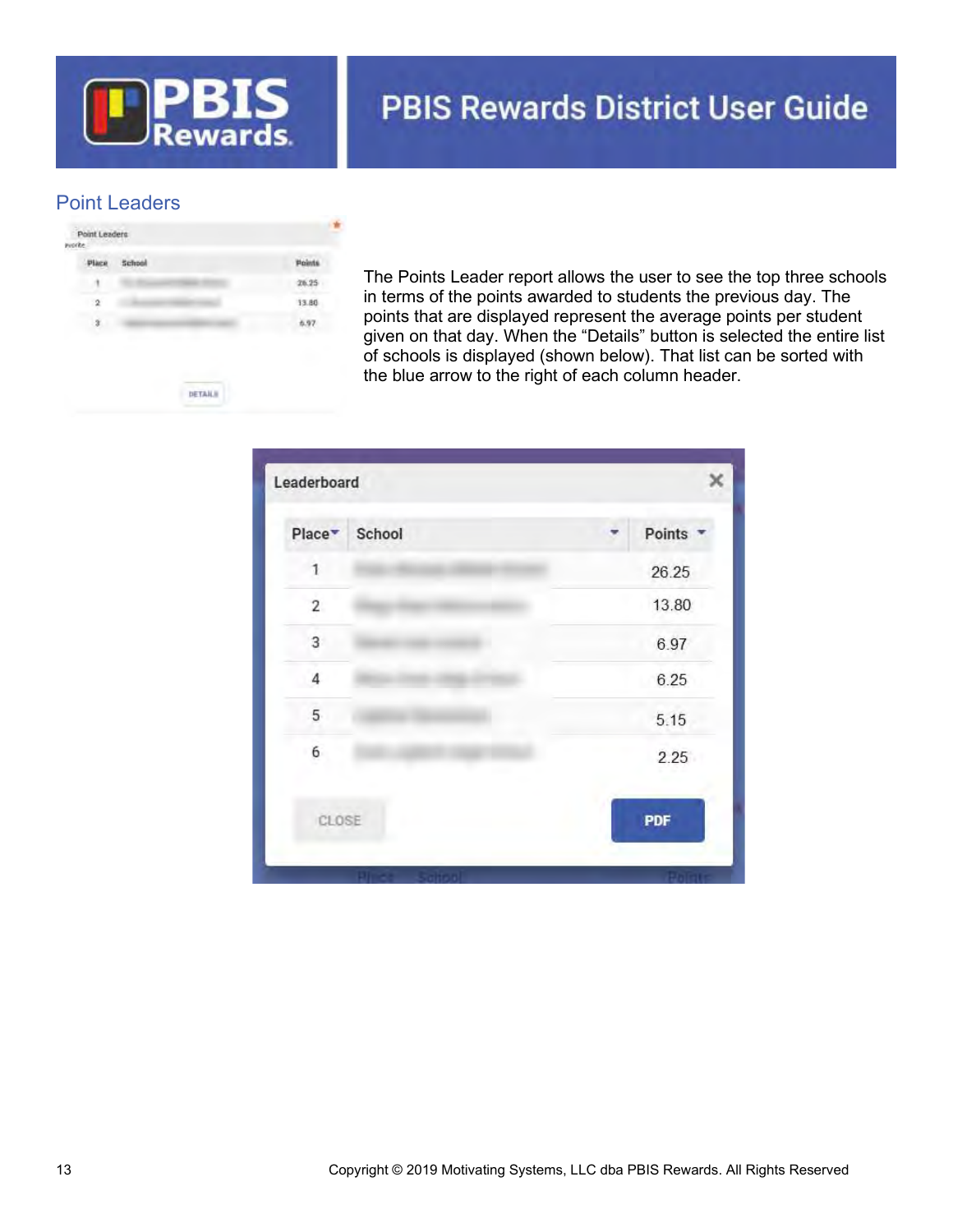<span id="page-13-1"></span>

#### <span id="page-13-0"></span>Average Points Per Student

The Average Points Per Student report displays the district average for points that were awarded per student for the previous day. When the "Details" button is selected, the user can compare the student point average across the different school types to see which schools are interacting positively with the students. The options in the expanded graph include different time frames, school types, pdf, CSV and sorting via the table headers.



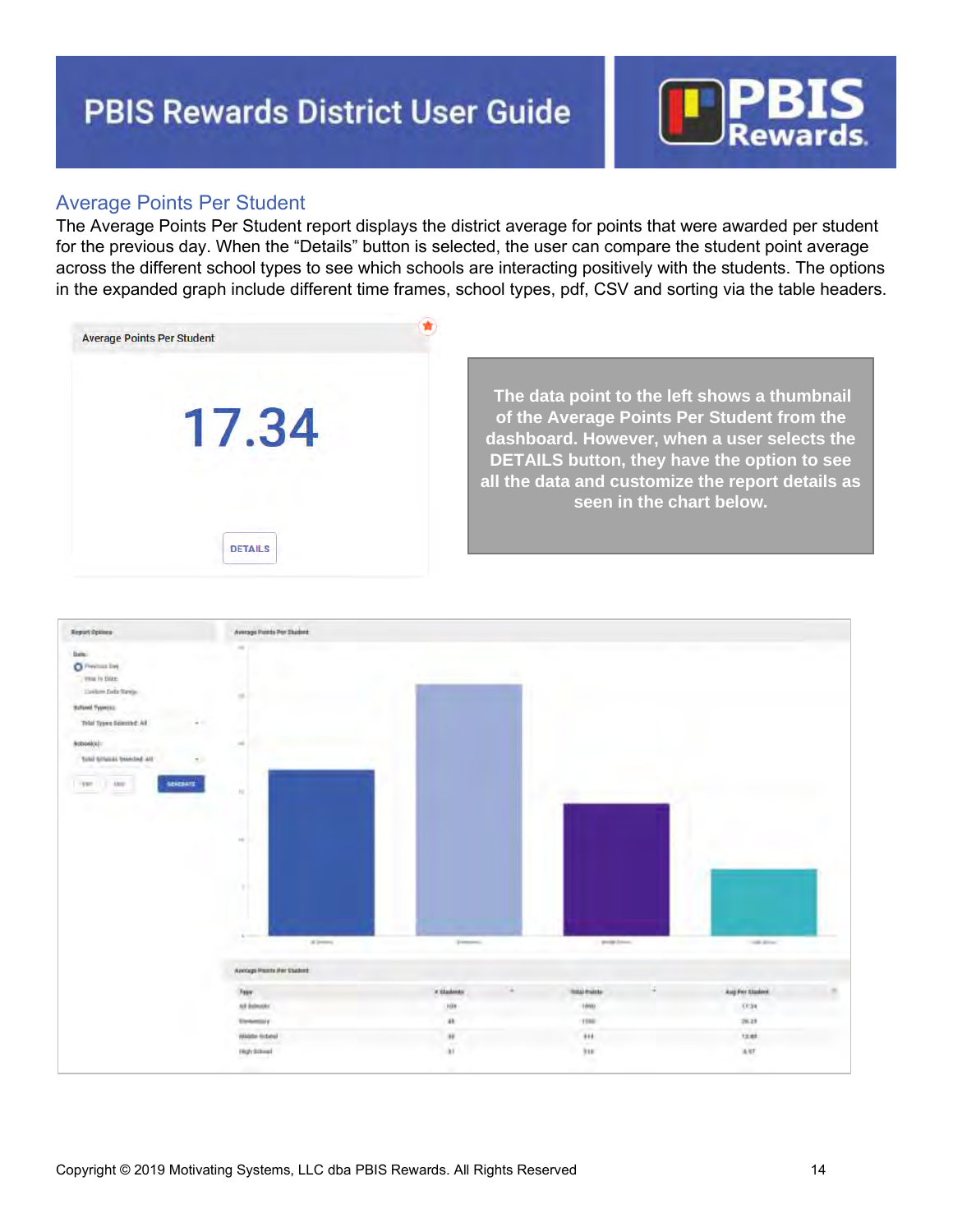

### <span id="page-14-0"></span>Points by Gender



The Points by Gender report will show where points are being award based on gender. This report allows administrators to pinpoint inconsistencies in points being awarded by gender. Users can see the average number of points awarded to each gender as well as a trend line that shows the average number awarded to all students. The filtering options for this report are the following: Year to Date, Current Grading Period, Custom Date Range, School Type and/or School.

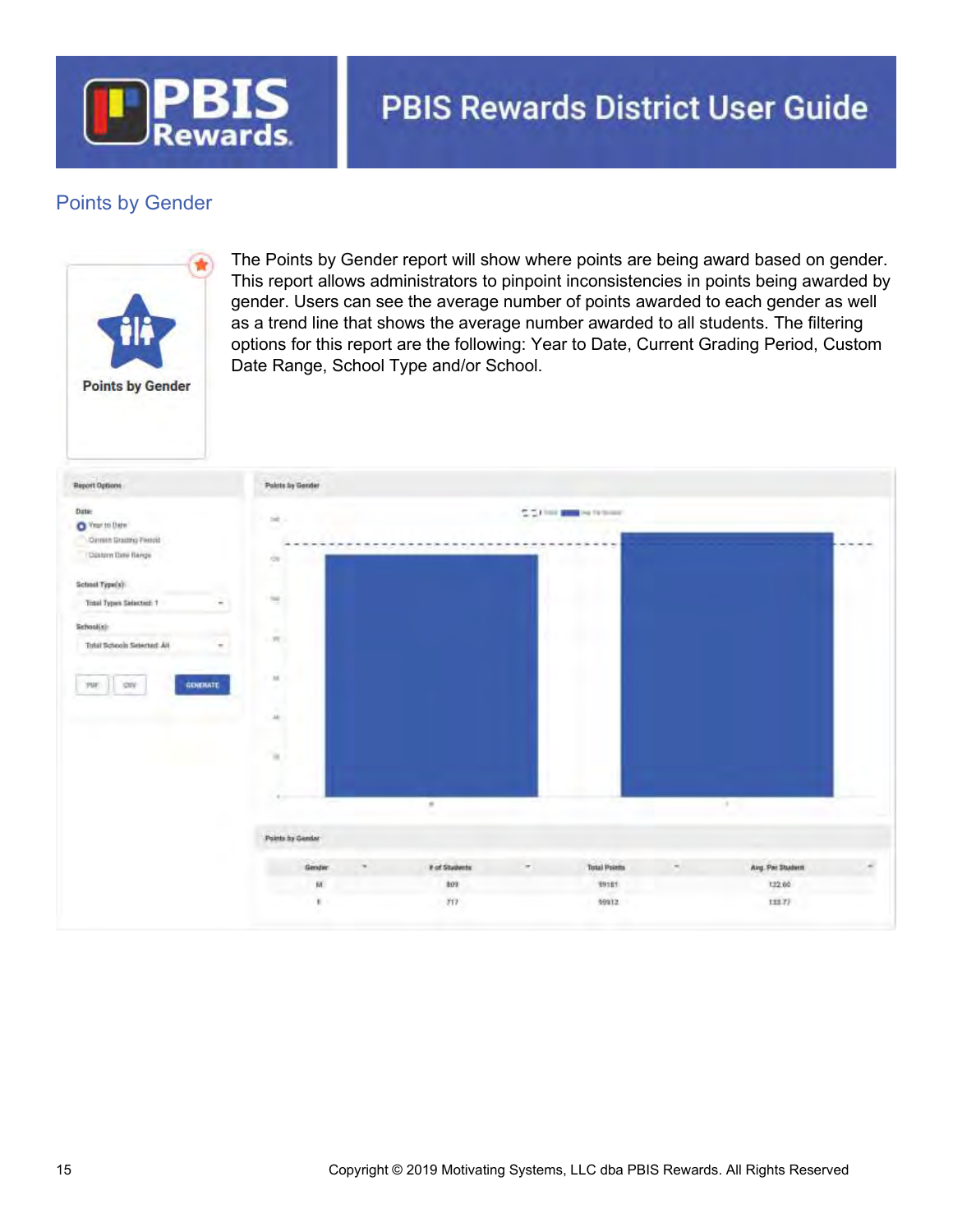

### <span id="page-15-0"></span>Points by Ethnicity



The Points by Ethnicity report will show where points are being award based on ethnicity. This report allows administrators to pinpoint inconsistencies in points being awarded based on ethnicity. Users can see the average number of points awarded to each ethnicity as well as a trend line that shows the average number awarded to all students. The filtering options for this report are the following: Year to Date, Current Grading Period, Custom Date Range, School Type and/or School.

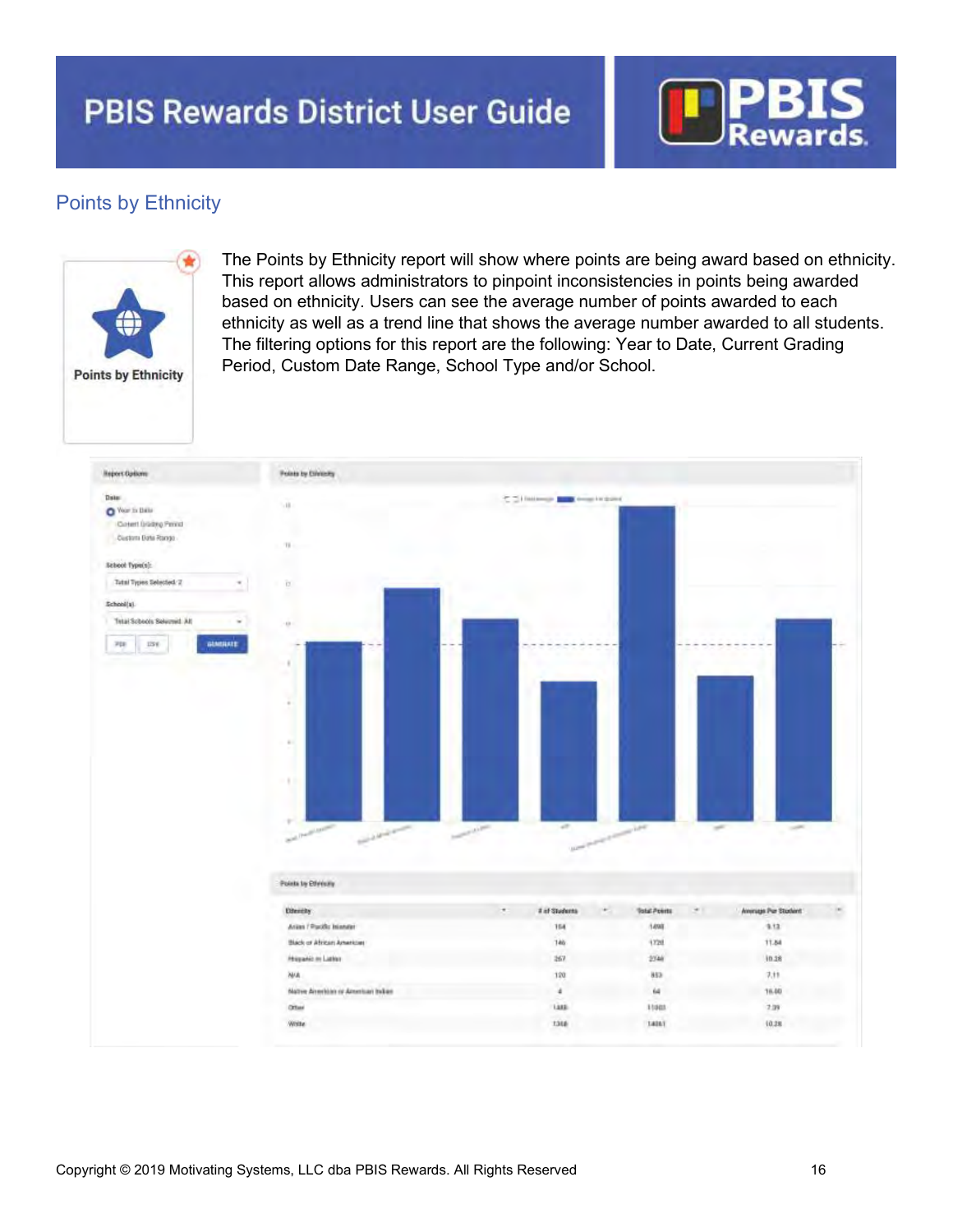

### <span id="page-16-0"></span>**Interventions/CICO (Tier II)**

<span id="page-16-1"></span>



The Interventions Dashboard will give the user a quick snapshot of the Check-In/Check-Out activity in the district. The effectiveness of this Tier II intervention can be viewed quickly and easily with more detailed data available when the "Details" button is selected. Most reports can be easily printed (including the graphics) or exported to a CSV file. There are currently six reports that users can utilize to track this important intervention. The reports on this dashboard will only reflect data up to the previous day. Live data for schools can be accessed directly in the school by using the "Enter" button on the home page.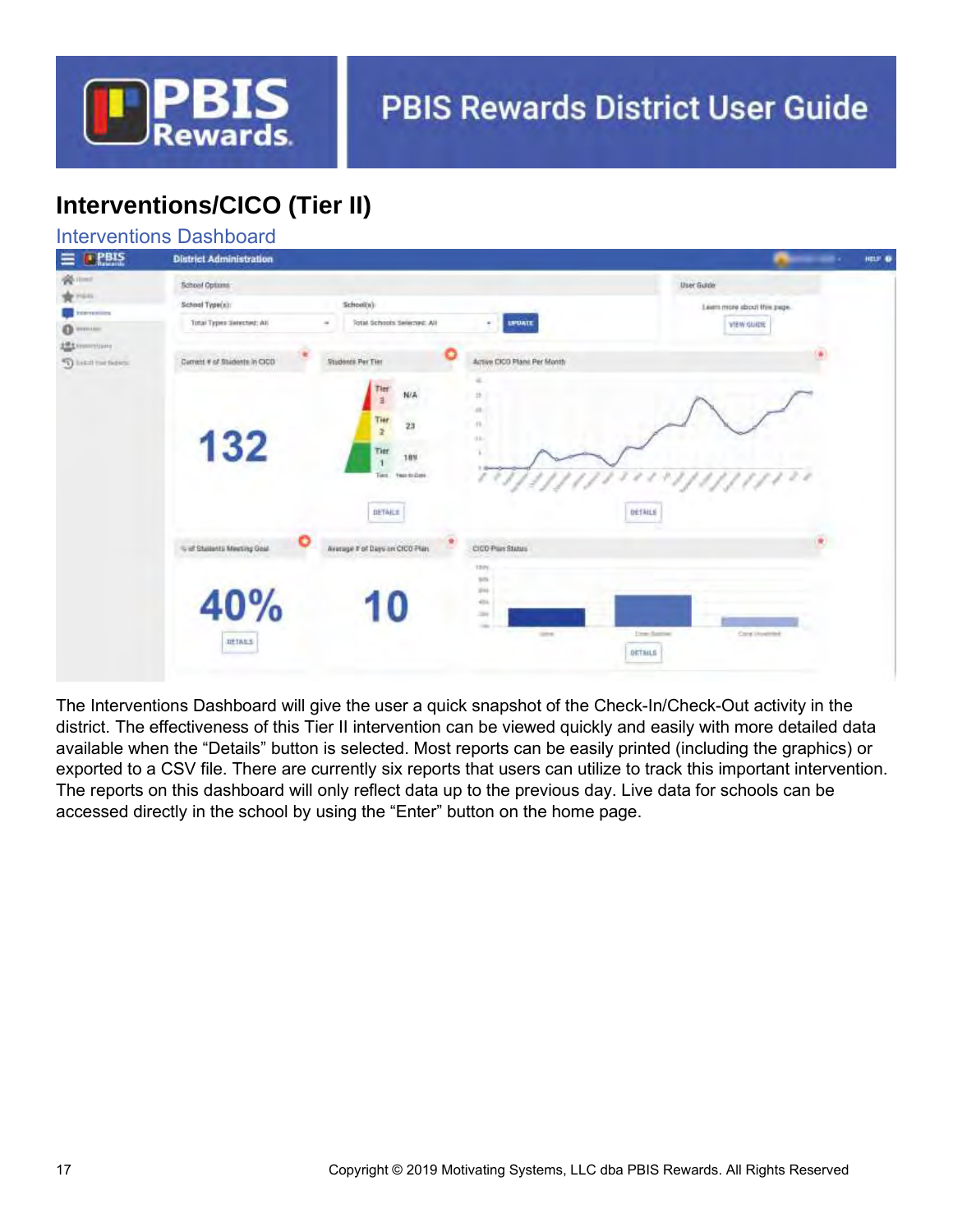

#### <span id="page-17-0"></span>Current Number of Students in CICO



The Current # of Students in CICO displays the total number of students that have an active CICO plan open. The number reflects the total from the "School Options" selected at the top of the screen. If this card is favorited then the number will appear on the Home Page under the 'My Favorites" section.

#### <span id="page-17-1"></span>Students Per Tier



The Students Per Tier shows the three tiers in the MTSS system. Users can quickly see the number of students that are active in each tier. Students listed in Tier 2 are the students currently enrolled in a CICO plan. (Please note that PBIS Rewards currently does not track Tier 3 interventions.) The "Details" button can be selected (shown below) to see the breakdown of each school's Tier 1 and Tier 2 students.

| School | Type               | Tier 1 | Tier 2 |
|--------|--------------------|--------|--------|
| All    | All                | 6934   | 21     |
|        | Other              | 1271   | 12     |
|        | <b>High School</b> | 2826   | 6      |
|        | <b>High School</b> | 2039   | 0      |
|        | Elementary         | 798    | 3      |
|        |                    |        |        |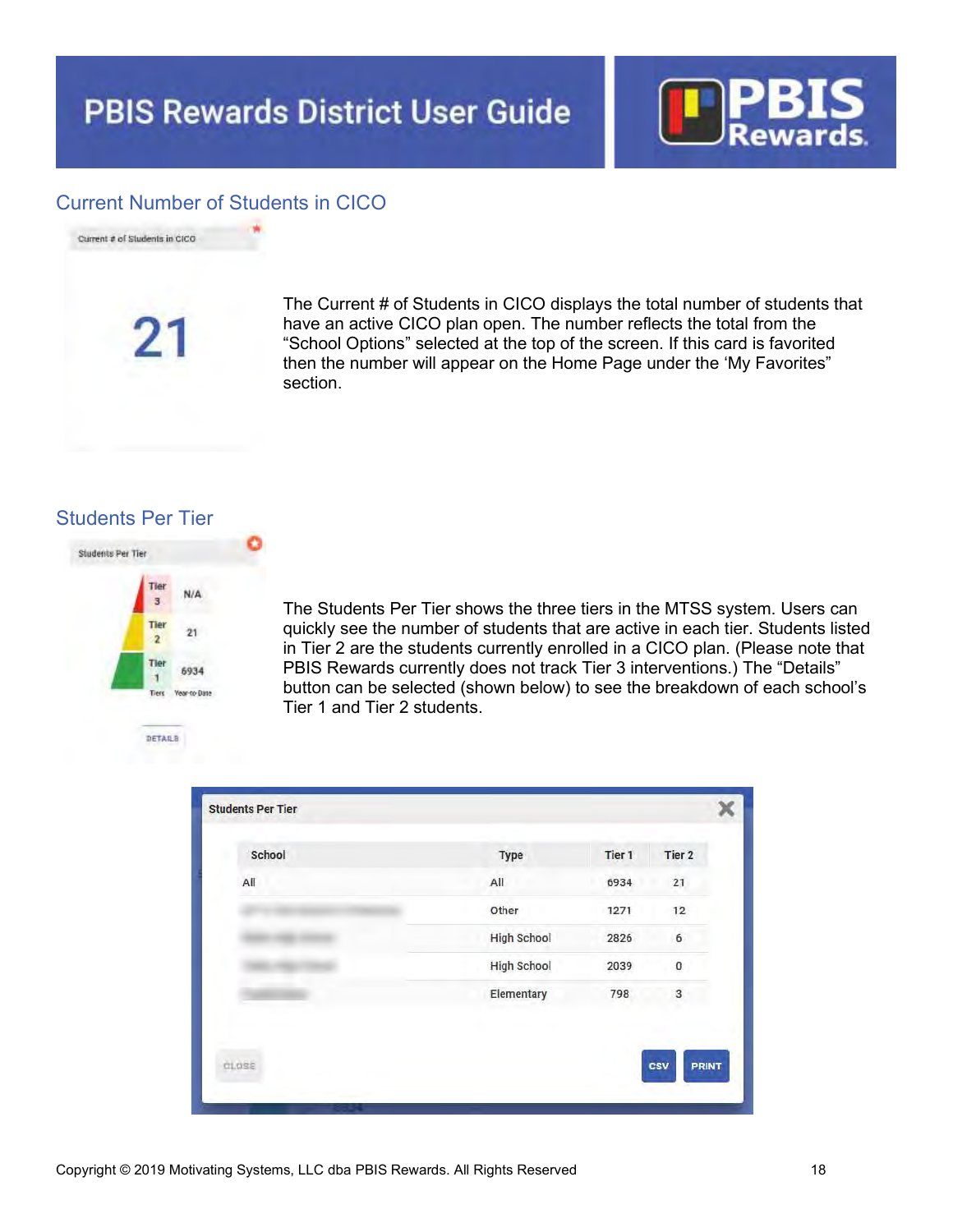

### <span id="page-18-0"></span>Active CICO Students Per Month

The CICO Plans Per Month report will show how many active CICO plans occurred during the months listed. The small chart on the dashboard will update every time the "School Options" are changed at the top of the page. The larger graph can be accessed by pressing the "Details" button. This report will allow users to see trends in active CICO plans as the year progresses. One of the goals of the CICO intervention is to have students graduate out of the program and back into Tier 1 support.



**The small chart to the left shows a thumbnail of the Active CICO Plans Per Month from the dashboard. However, when a user selects the DETAILS button, they have the option to see all the data and customize the report details as seen in the chart below.**

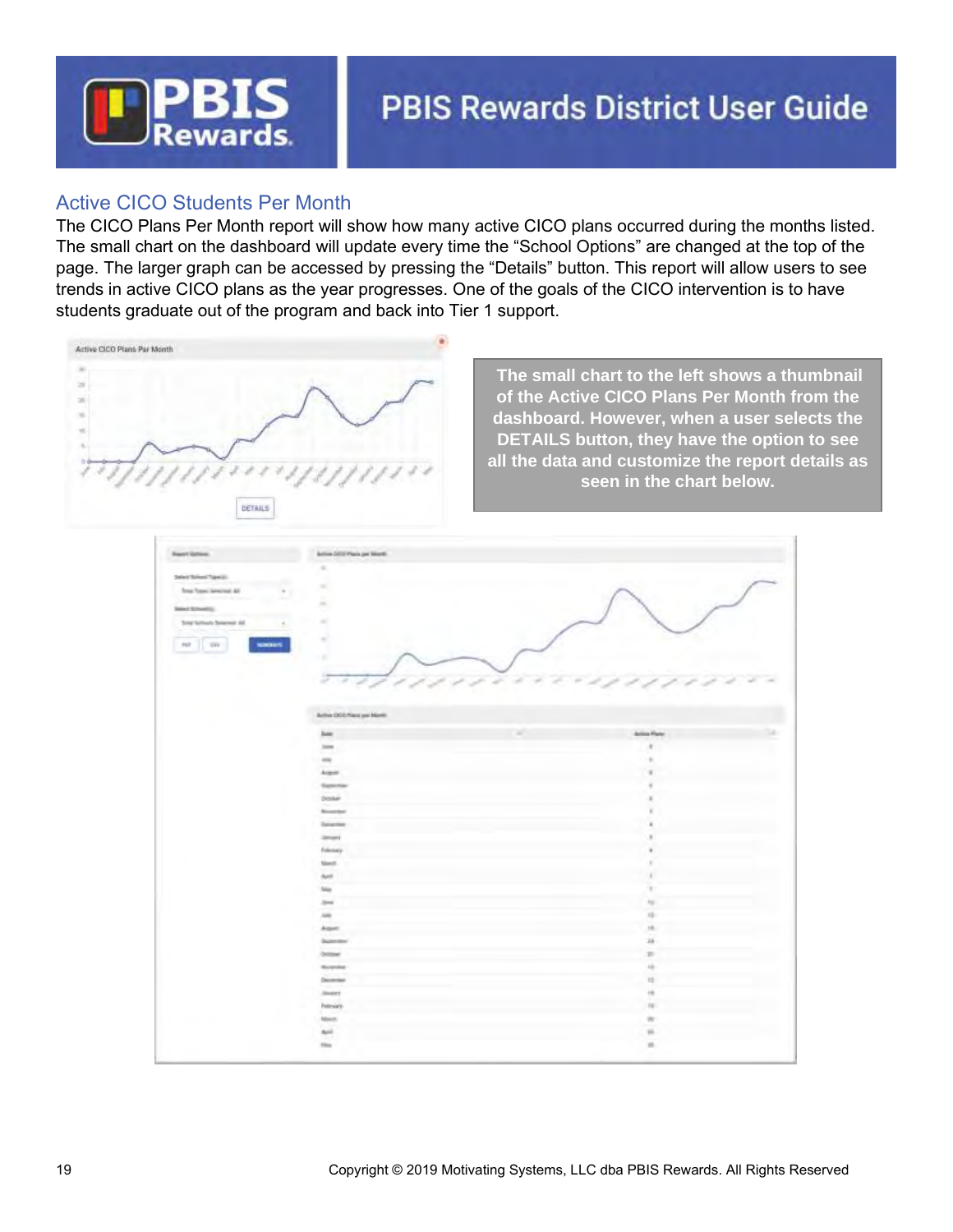

#### <span id="page-19-0"></span>Percent of Students Meeting Goal

n



The Percent of Students Meeting Goal will show how many students reached their CICO goal on the previous day. When the "Details" button is selected (shown below), the user can see the actual numbers of students that reached their goal in the schools that were selected. This helps to see the schools that are using CICO effectively and those that may need additional training.

| School | Type             | # of Students in<br>Active CICO Plan = | # of Students that<br>Met Goal<br>$\overline{\phantom{a}}$ | % of Students<br><b>Meeting Goal</b> |
|--------|------------------|----------------------------------------|------------------------------------------------------------|--------------------------------------|
|        | Other            | 5                                      | T                                                          | 20%                                  |
|        | Middle<br>School | 0                                      | ø                                                          | $0\%$                                |
|        | Elementary       | $\mathbf{z}$                           |                                                            | 50%                                  |
|        | Other            | ٥                                      | a                                                          | ON.                                  |
|        | High School      | $\theta$                               | $\alpha$                                                   | Q%                                   |
|        | <b>Other</b>     | ö.                                     | $\alpha$                                                   | 0%                                   |
|        |                  |                                        |                                                            |                                      |

### <span id="page-19-1"></span>Average Number of Days on CICO Plan



The Average Number of Days is a quick reference that allows the user to see how long students are staying in the Check-In/Check-Out intervention. The goal is for students to be cycled out of CICO and brought back to only needing Tier 1 supports. When this card is favorited the number will be displayed on the home page under the "My Favorites" section.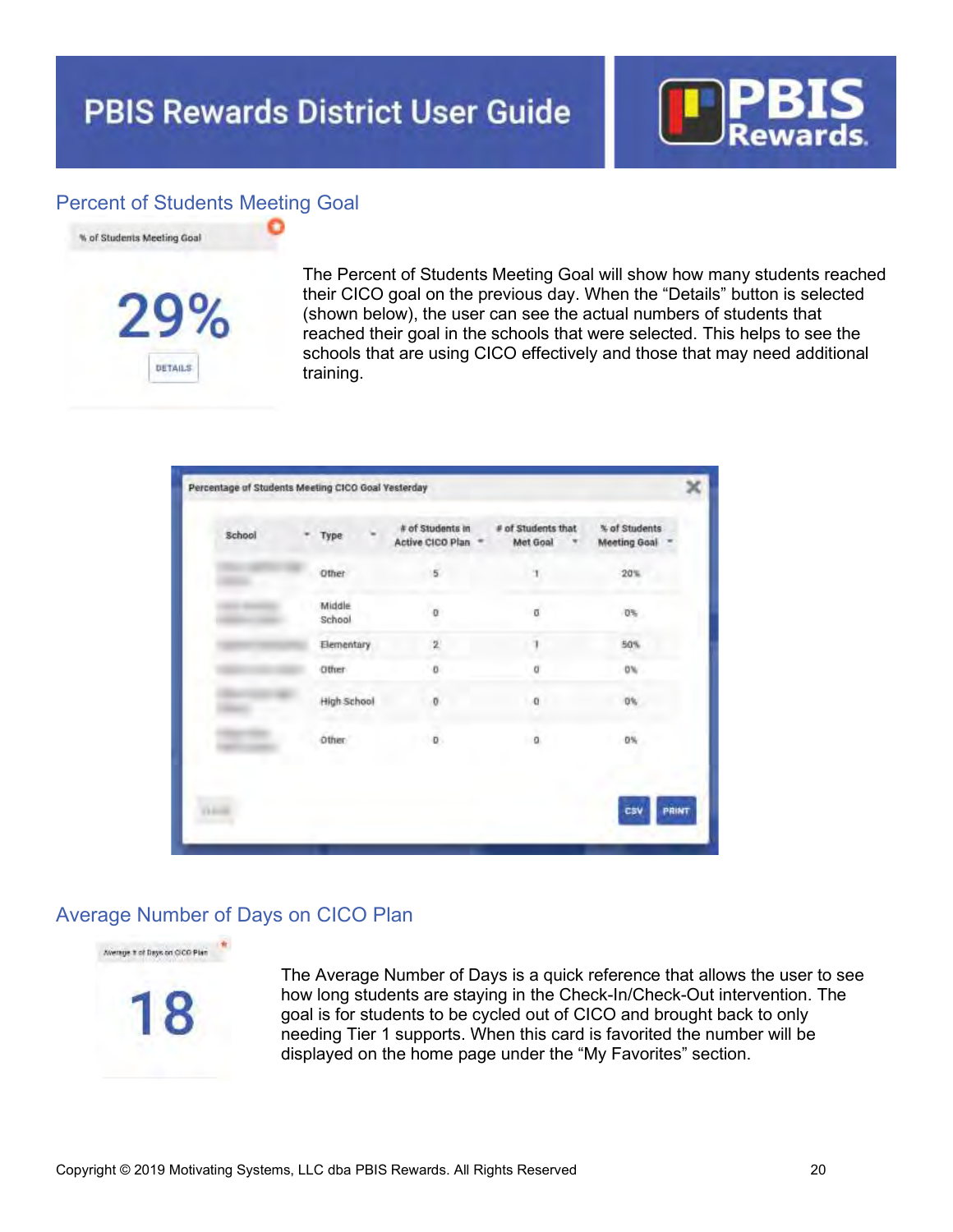

#### <span id="page-20-0"></span>CICO Plan Status

The CICO Plan Status report allows the user to see the progress of every CICO plan that has been started in the district. The different status descriptions will show plans that are currently active and plans that have been completed successfully or unsuccessfully. This can help to show the effectiveness of the CICO intervention across the different school types as well the entire district.



**The small chart to the left shows a thumbnail of the CICO Plan Status from the dashboard. However, when a user selects the DETAILS button, they have the option to see all the data and customize the report details as seen in the chart below.**

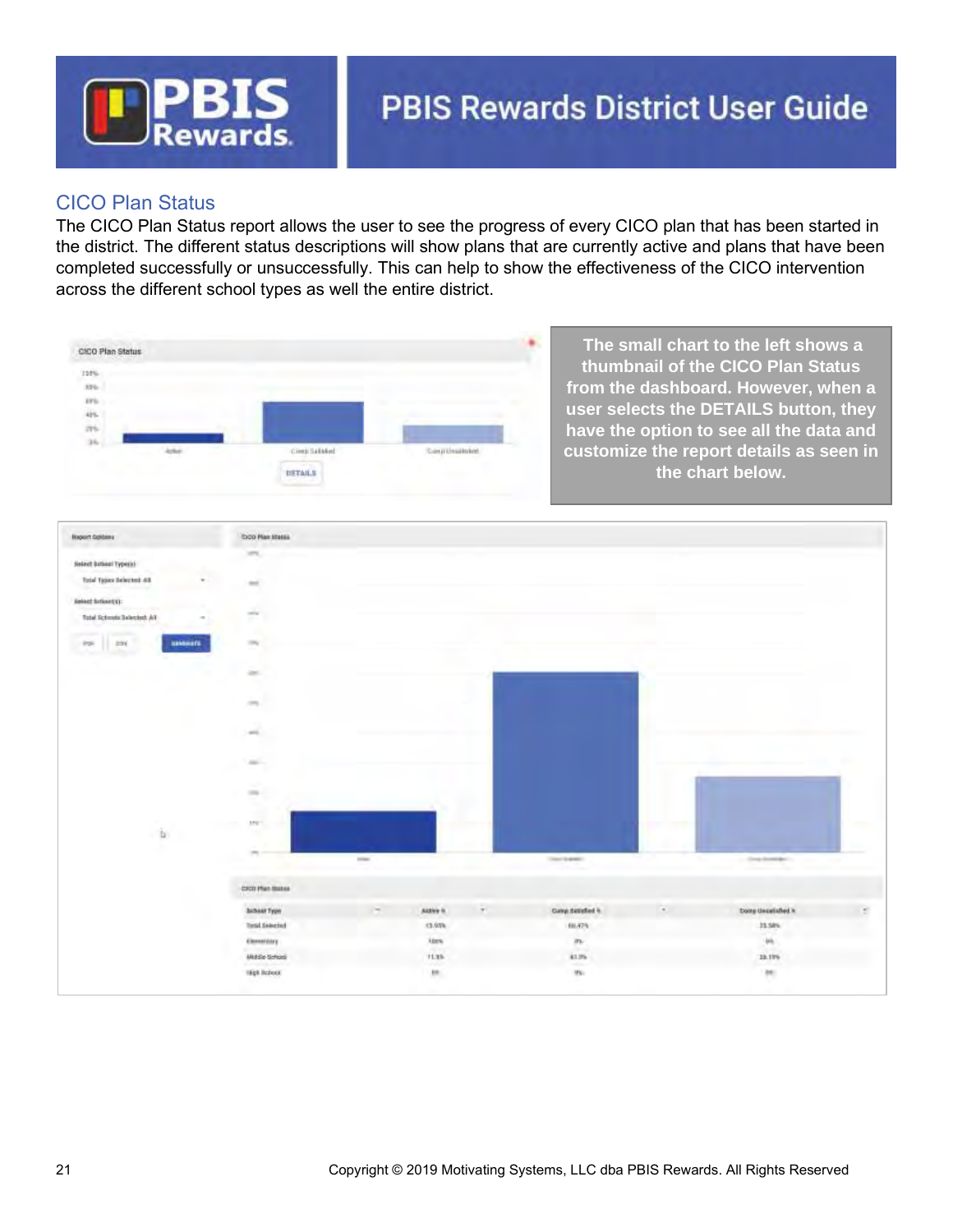

### <span id="page-21-0"></span>**Referrals (Tier III)**

### <span id="page-21-1"></span>Referral Dashboard



<span id="page-21-2"></span>The Referral Dashboard gives you a look at the most critical data points. Additional reports can be found at the bottom of the screen. No need to spend hours looking for important data. We have taken some of the most popular reports and made and easy-to-read dashboard with thumbnails of the data. Most of the graphics contain a "Details" button that will allow the user to dig into more thorough data. Each report can be easily printed (Including graphics) or exported to a CSV file. There are currently twelve reports users can use to track behavior in the district.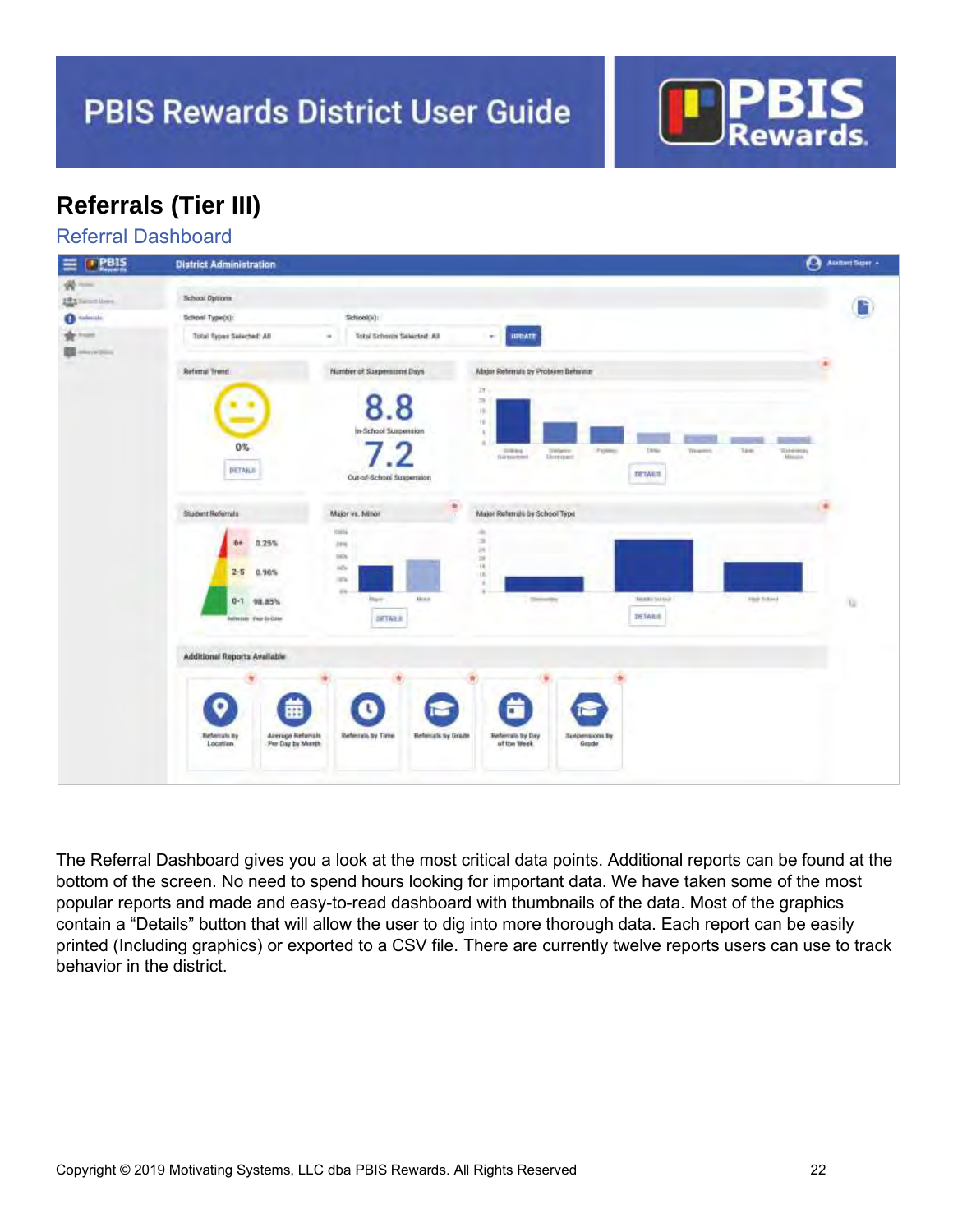

### <span id="page-22-0"></span>**Referral Dashboard Reports**

<span id="page-22-1"></span>Referral Trend



At a glance, users can see what is happening with referrals in the district. Daily Referrals will show the trend of referral data based on the previous day's data. (i.e., Wednesday will show the difference between Monday to Tuesday's data.) If the data has gone up, the emoji will change and report the difference below the graphic. If the data stays the same, the graphic will change once again. If the data has gone down, the graphic will show an unhappy face emoji with data below it. Users can click the detail button below the graphic to view a more detailed report that can be printed or exported as a CSV file.

### <span id="page-22-2"></span>Number of Suspension Days



The numbers represented in this card show the total number of In-School Suspension and Out-of-School Suspension days that have been given to students in the district for the year. The data in this report will reflect all suspension days up to the previous day and is based on the "School Options" selected at the top of the page or the homepage.

### <span id="page-22-3"></span>Student Referrals



This graph is based on the Multi-tiered System of Support (MTSS). Users can quickly identify how many major referrals are being written and how many "repeat offenders" there have been. The data correlates to the MTSS pyramid and can help leadership make decisions concerning interventions.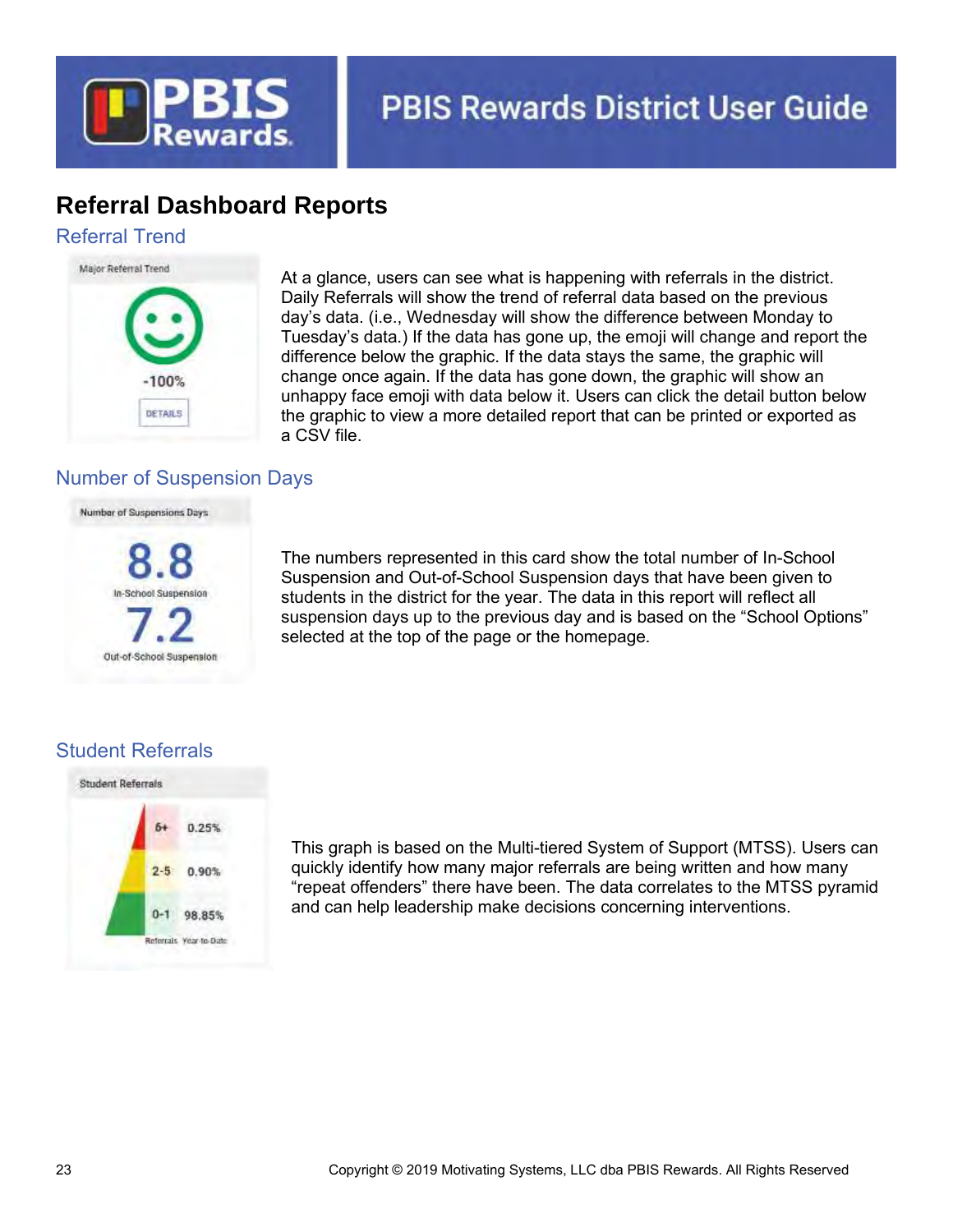

#### <span id="page-23-0"></span>Major vs. Minor

The Major vs. Minor report shows the percentage of total referrals based on the severity of the issue. When the "Details" button is selected, the total number of major and minor referrals will be displayed by grade. The report can be filtered by the type of referral (major/minor), a time frame, the grade, or school type.



**The small chart to the left shows a thumbnail of the Major vs. Minor from the dashboard. However, when a user selects the DETAILS button, they have the option to see all the data and customize the report details as seen in the chart below.**

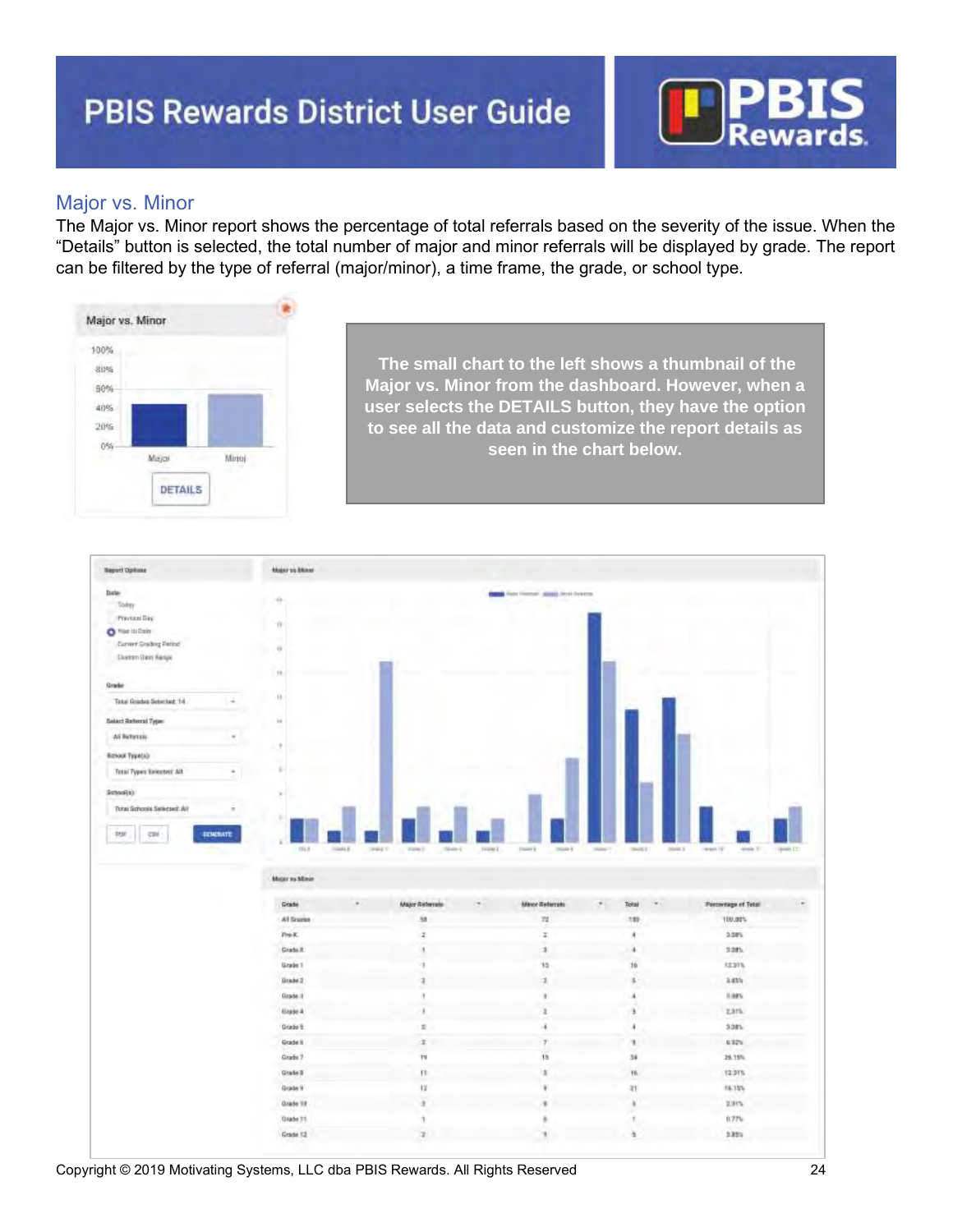

#### <span id="page-24-0"></span>Major Referrals by Problem Behavior

The Major Referrals by Problem Behavior report will show the top problem behavior categories in the district (based on the "School Options") selected at the top of the page. When the "Details" button is selected, all of the remaining problem behavior categories will be displayed, along with options for seeing the results in various time frames and or school types. From the "Details" tab, users will also be able to sort the data table, generate a pdf or download to CSV.



**The small chart to the left shows a thumbnail of the Major Problem Behaviors from the dashboard. However, when a user selects the DETAILS button, they have the option to see all the data and customize the report details as seen in the chart below.**

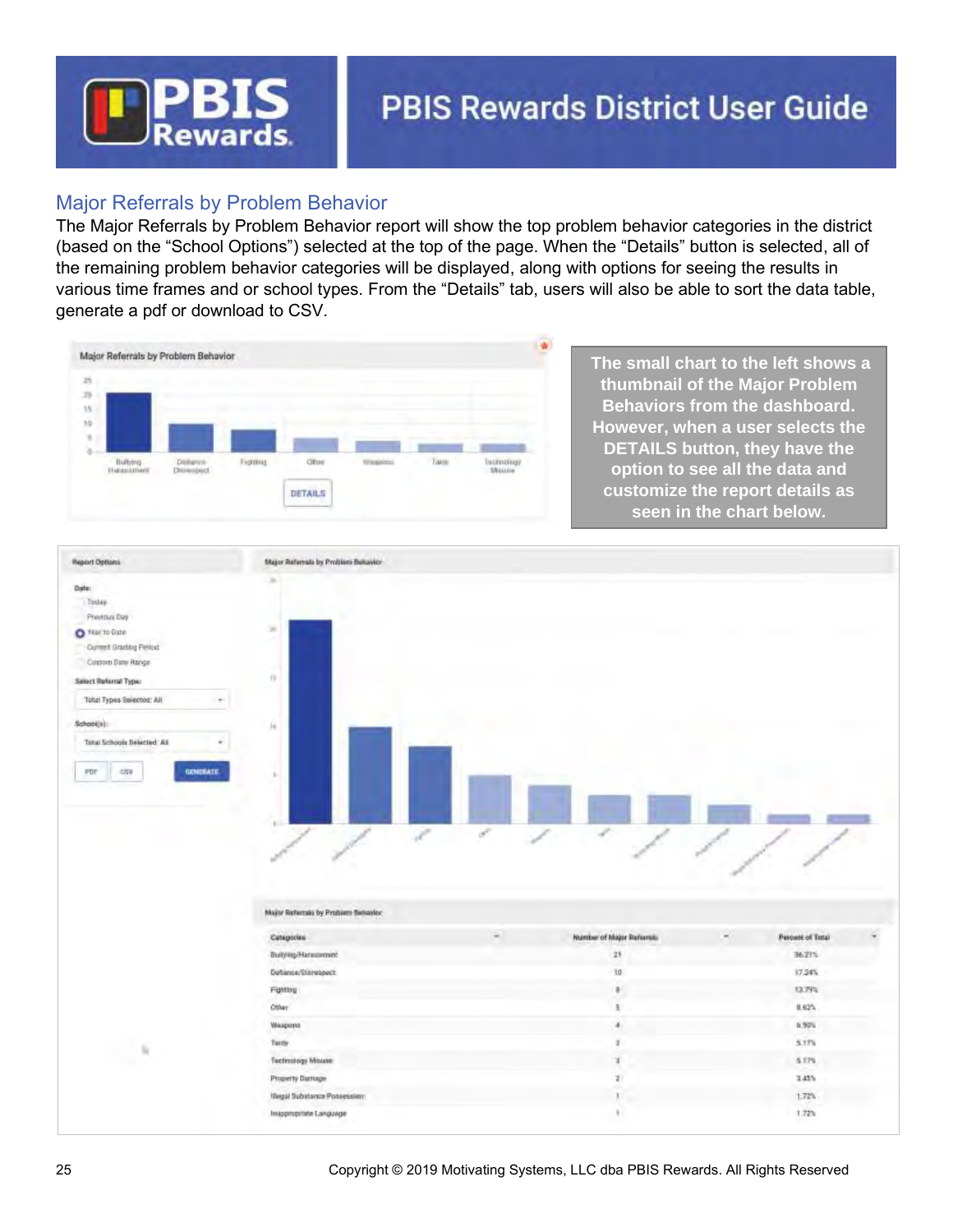

#### <span id="page-25-0"></span>Major Referrals by School Type

The Major Referrals by School Type report allows the user to compare the number of referrals across the different school categories (i.e., High School, Middle School, etc.). When the "Details" button is selected, more options are available including: a trend line, minor and major referrals, time frame, school type, pdf and csv.



**The small chart to the left shows a thumbnail of the Major Referrals by School Type from the dashboard. However, when a user selects the DETAILS button, they have the option to see all the data and customize the report details as seen in the chart below.**

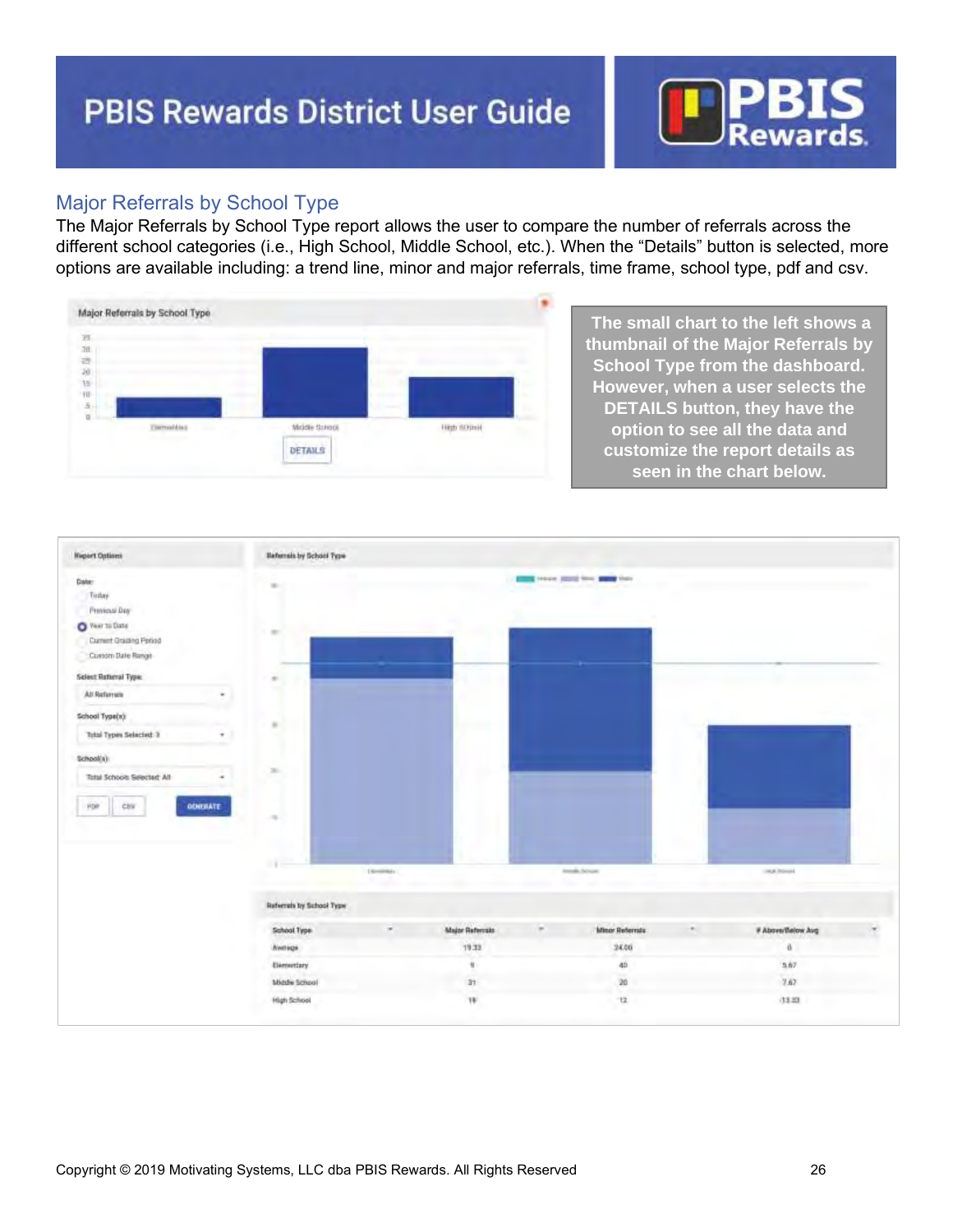

### <span id="page-26-0"></span>**Additional Referral Reports Available**

<span id="page-26-1"></span>Referrals by Location



The Referrals by Location report will show where problem behaviors are taking place. This report allows administrators to be proactive in their approach and strategically plan how to remedy the troubled areas. Users can see if the locations are generating Major or Minor referrals as well as the total number of referrals.

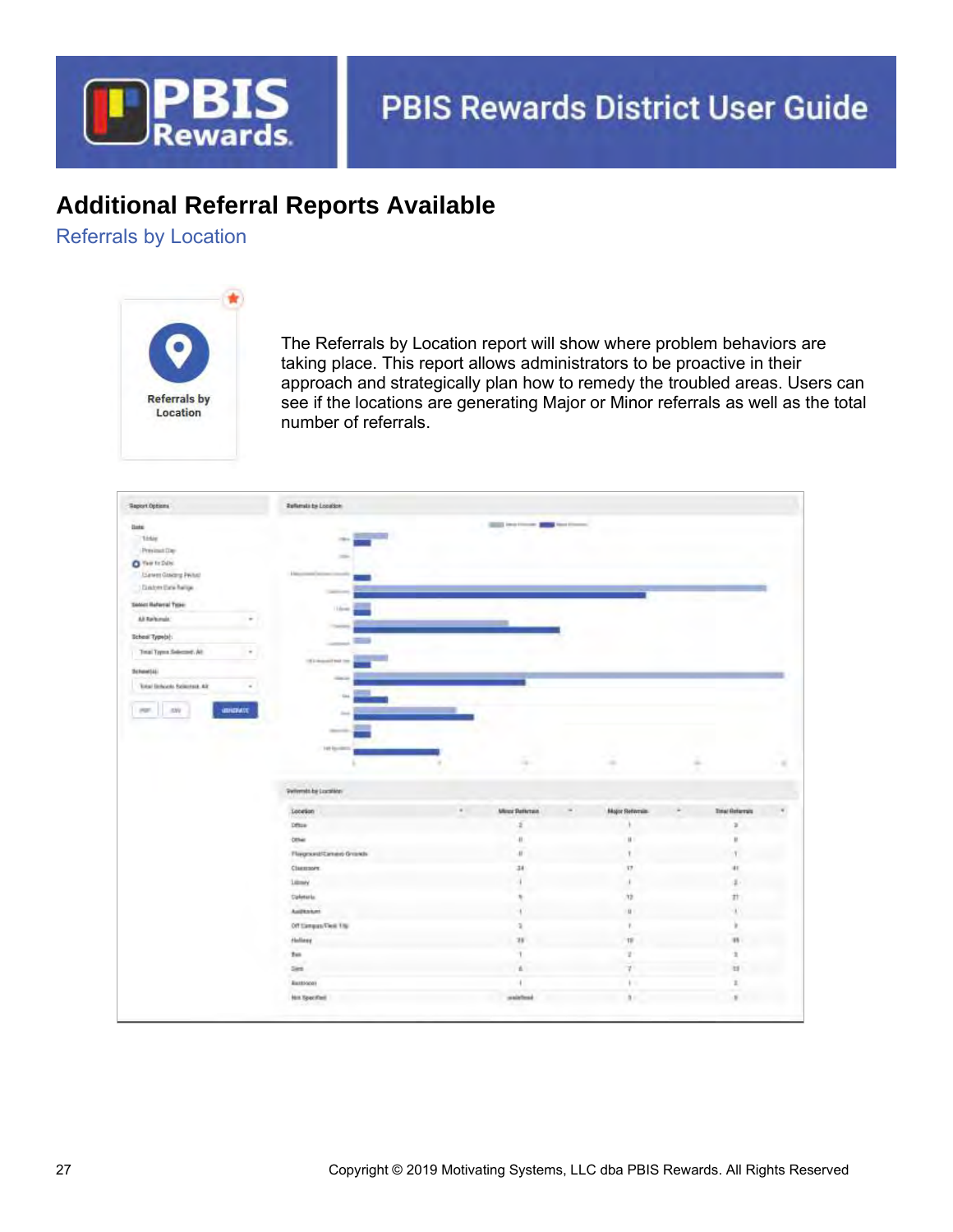

#### <span id="page-27-0"></span>Average Referrals Per Day by Month



This report allows the user to see the average daily referrals over time. This can help spot trends during the school year where further re-training may need to take place in order to help students relearn the appropriate expectations. This report is displayed by the month with the trend line based on the "School Type" selected. It can also be filtered by Major or Minor referrals.

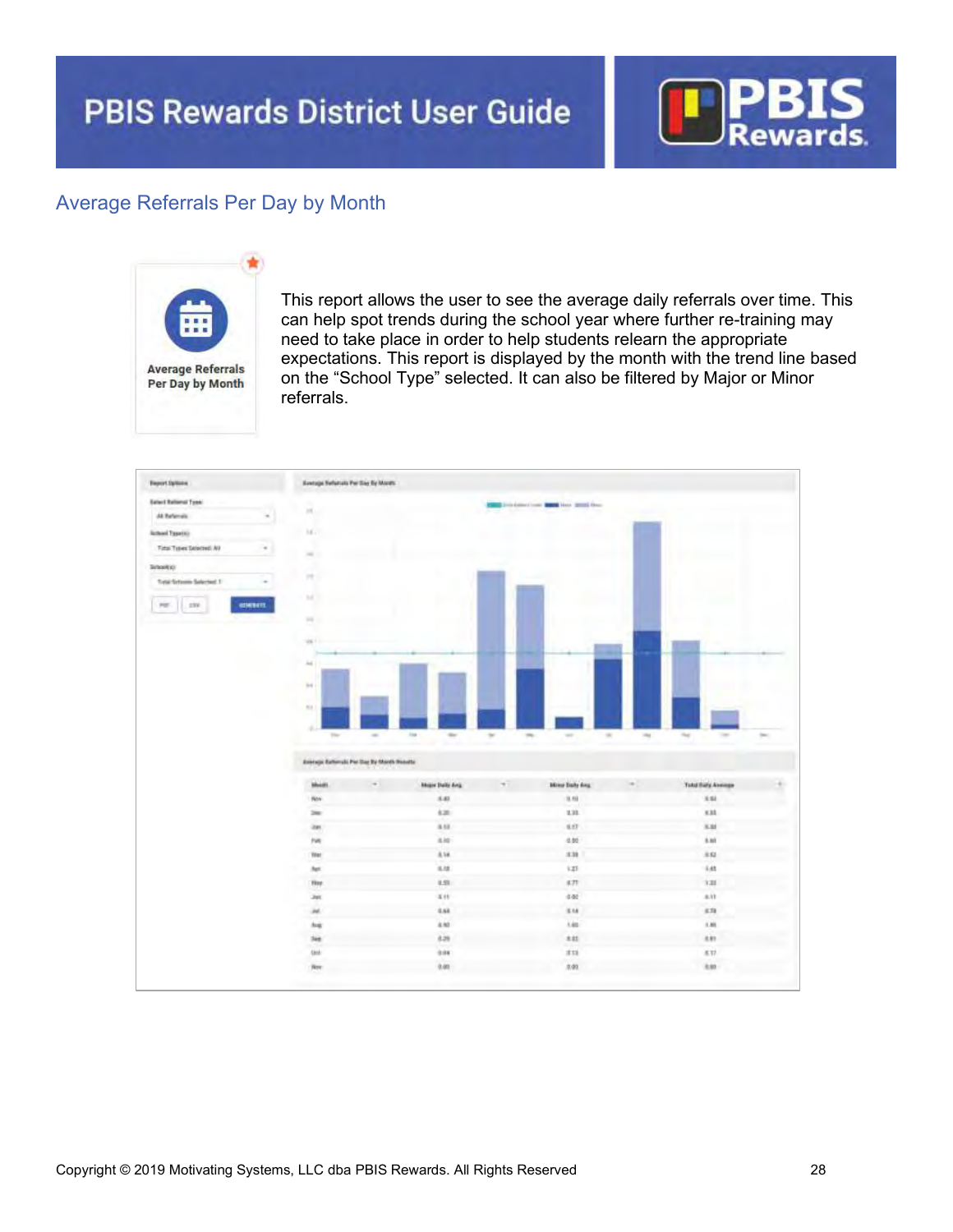

### <span id="page-28-0"></span>Referrals by Time



The Referral by Time report offers users the ability to track what time of day the students are struggling to meet expectations. This helps to answer the question of when referrals are being written so that further investigating can be done to see what might be going on during that time of day. User can be proactive in their strategies to determine next steps to address the peak times.

| <b>Hoport Ophiote</b>                                                                          | <b>Enforces by Time</b>                              |                  |                                  |                                   |                  |                                                                                                                                                                                                                                                                                                                                                                                              |              |
|------------------------------------------------------------------------------------------------|------------------------------------------------------|------------------|----------------------------------|-----------------------------------|------------------|----------------------------------------------------------------------------------------------------------------------------------------------------------------------------------------------------------------------------------------------------------------------------------------------------------------------------------------------------------------------------------------------|--------------|
| Dete:<br>Types<br>Prevision Day<br>Year to Give<br>C Commit Grading Panel<br>Current basilings | $H =$<br>49                                          |                  |                                  | <b>SEE PAYMENT BAR AUTOMATION</b> |                  |                                                                                                                                                                                                                                                                                                                                                                                              |              |
| <b>Bated Befored Trees</b>                                                                     | ÷                                                    |                  |                                  |                                   |                  |                                                                                                                                                                                                                                                                                                                                                                                              |              |
| All Esterate                                                                                   | ٠<br>P.                                              |                  |                                  |                                   |                  |                                                                                                                                                                                                                                                                                                                                                                                              |              |
| Robert Type(s).                                                                                |                                                      |                  |                                  |                                   |                  |                                                                                                                                                                                                                                                                                                                                                                                              |              |
| Tele Types Salested All                                                                        | ۰<br>$\sim$                                          |                  |                                  |                                   |                  |                                                                                                                                                                                                                                                                                                                                                                                              |              |
| <b>breezht</b>                                                                                 |                                                      |                  |                                  |                                   |                  |                                                                                                                                                                                                                                                                                                                                                                                              |              |
| Teral Schuste Selected: All                                                                    | ٠<br>۰                                               |                  |                                  |                                   |                  |                                                                                                                                                                                                                                                                                                                                                                                              |              |
|                                                                                                |                                                      |                  |                                  |                                   |                  |                                                                                                                                                                                                                                                                                                                                                                                              |              |
| onesare.<br>on.                                                                                | $\mathbb{R}^n$                                       |                  |                                  |                                   |                  |                                                                                                                                                                                                                                                                                                                                                                                              |              |
|                                                                                                | h à-<br>inc.<br>View Hart<br><b>February by Time</b> | $\sim$<br>$\sim$ | in.                              | inter.<br>m                       | $10-$<br>16m     | $\frac{1}{2} \frac{1}{2} \frac{1}{2} \frac{1}{2} \frac{1}{2} \frac{1}{2} \frac{1}{2} \frac{1}{2} \frac{1}{2} \frac{1}{2} \frac{1}{2} \frac{1}{2} \frac{1}{2} \frac{1}{2} \frac{1}{2} \frac{1}{2} \frac{1}{2} \frac{1}{2} \frac{1}{2} \frac{1}{2} \frac{1}{2} \frac{1}{2} \frac{1}{2} \frac{1}{2} \frac{1}{2} \frac{1}{2} \frac{1}{2} \frac{1}{2} \frac{1}{2} \frac{1}{2} \frac{1}{2} \frac{$ |              |
|                                                                                                | <b>Time</b>                                          | $\sim$           | <b><i>Electri Ballecrata</i></b> | $\pm$                             | <b>Highlight</b> | $\tau$ .                                                                                                                                                                                                                                                                                                                                                                                     | <b>Tetal</b> |
|                                                                                                | Tamber.                                              |                  | u                                |                                   |                  |                                                                                                                                                                                                                                                                                                                                                                                              | ×            |
|                                                                                                | her.                                                 |                  | ×                                |                                   |                  |                                                                                                                                                                                                                                                                                                                                                                                              | ĸ            |
|                                                                                                | Tam:                                                 |                  | ä                                |                                   | ×.               |                                                                                                                                                                                                                                                                                                                                                                                              | ×            |
|                                                                                                | See:                                                 |                  |                                  |                                   |                  |                                                                                                                                                                                                                                                                                                                                                                                              | t            |
|                                                                                                | fair.                                                |                  |                                  |                                   |                  |                                                                                                                                                                                                                                                                                                                                                                                              | $_{\rm 10}$  |
|                                                                                                | <b>Ties</b>                                          |                  | ü                                |                                   |                  |                                                                                                                                                                                                                                                                                                                                                                                              | ٠            |
|                                                                                                | Timi                                                 |                  | 1a                               |                                   |                  |                                                                                                                                                                                                                                                                                                                                                                                              | 18           |
|                                                                                                | 13am                                                 |                  | $\overline{\mathbf{a}}$          |                                   |                  |                                                                                                                                                                                                                                                                                                                                                                                              | ä.           |
|                                                                                                | Aper-                                                |                  | ï                                |                                   |                  |                                                                                                                                                                                                                                                                                                                                                                                              | x            |
| <b>FAN</b>                                                                                     | Dec.                                                 |                  | $\mathbf{r}$                     |                                   |                  |                                                                                                                                                                                                                                                                                                                                                                                              | Send Sen     |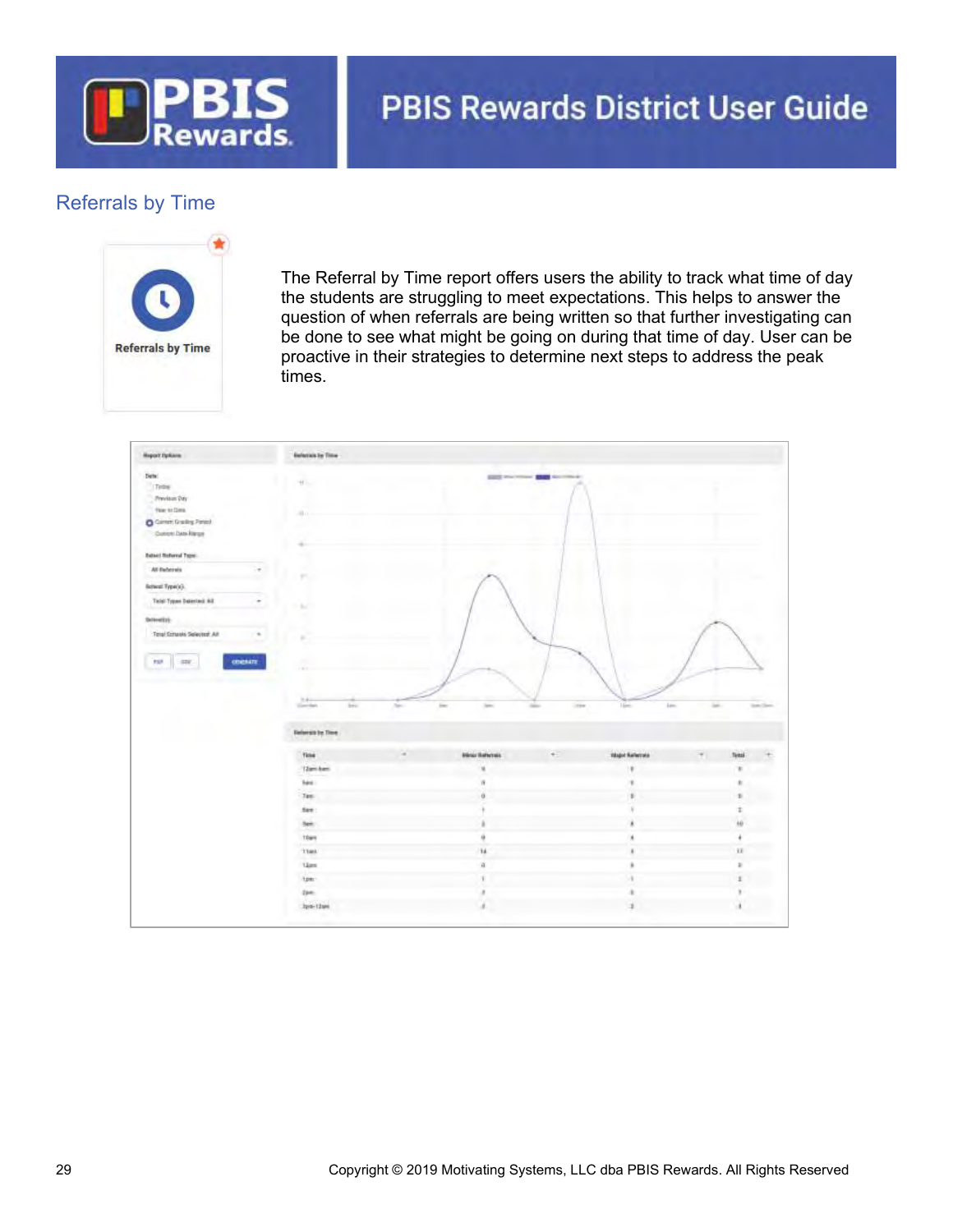

#### <span id="page-29-0"></span>Referrals by Grade



This report allows the user to track referrals for each grade level. The report can be generated for only Minor Referrals, only Major Referrals or combine them to see all referrals. The menu allows to select school types, specific grade, and type of referral. You can also generate a pdf or CSV file. All items in the chart can be sorted with the blue arrow to the right of the column header.

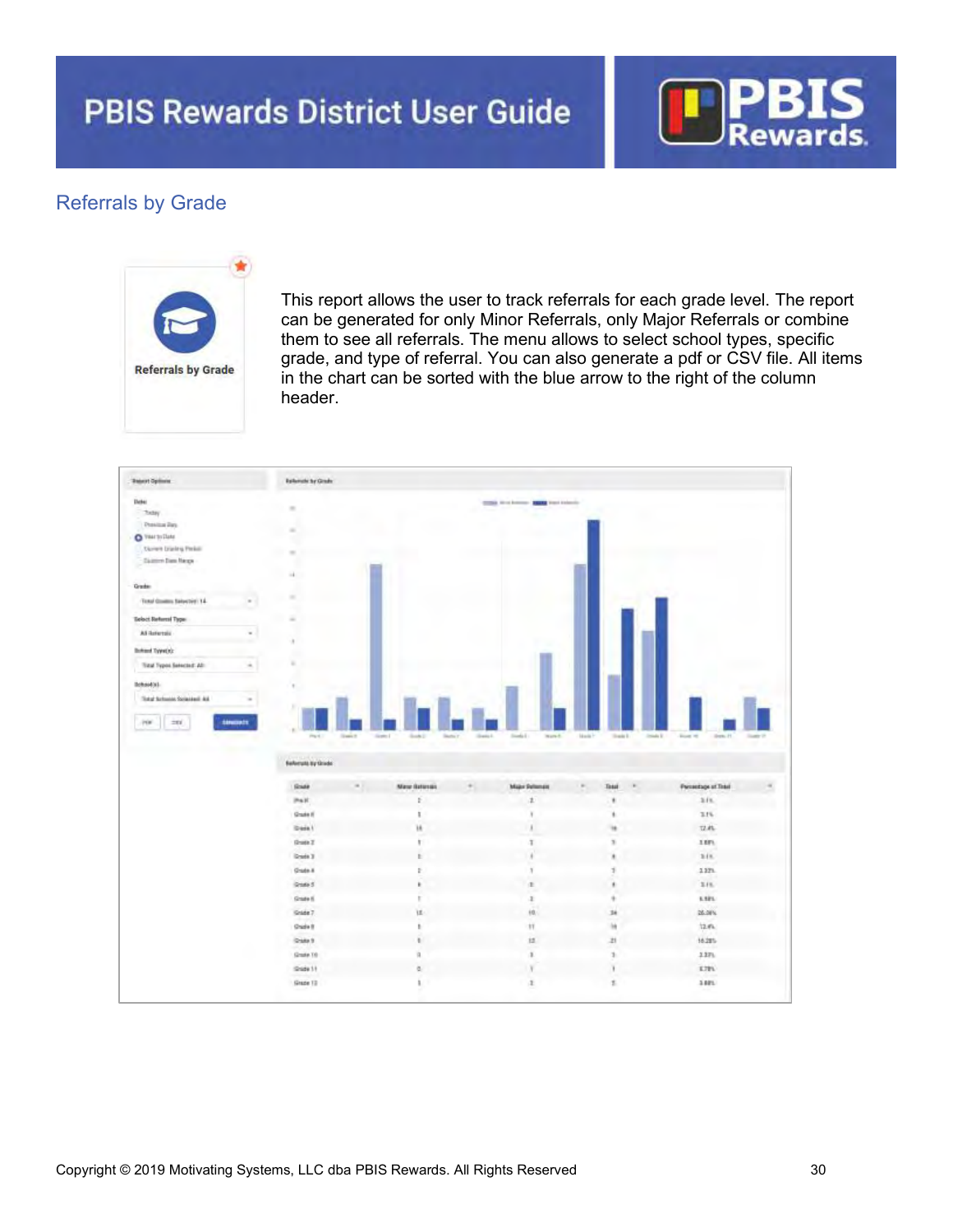

### <span id="page-30-0"></span>Referrals by Day of the Week



The Day of the Week report allows the user to see which day of the week has the highest rate of referrals. This can help to pinpoint the activities or situations that may be causing discipline issues. The report has the option to choose a specific time period and to show minor and major referrals.

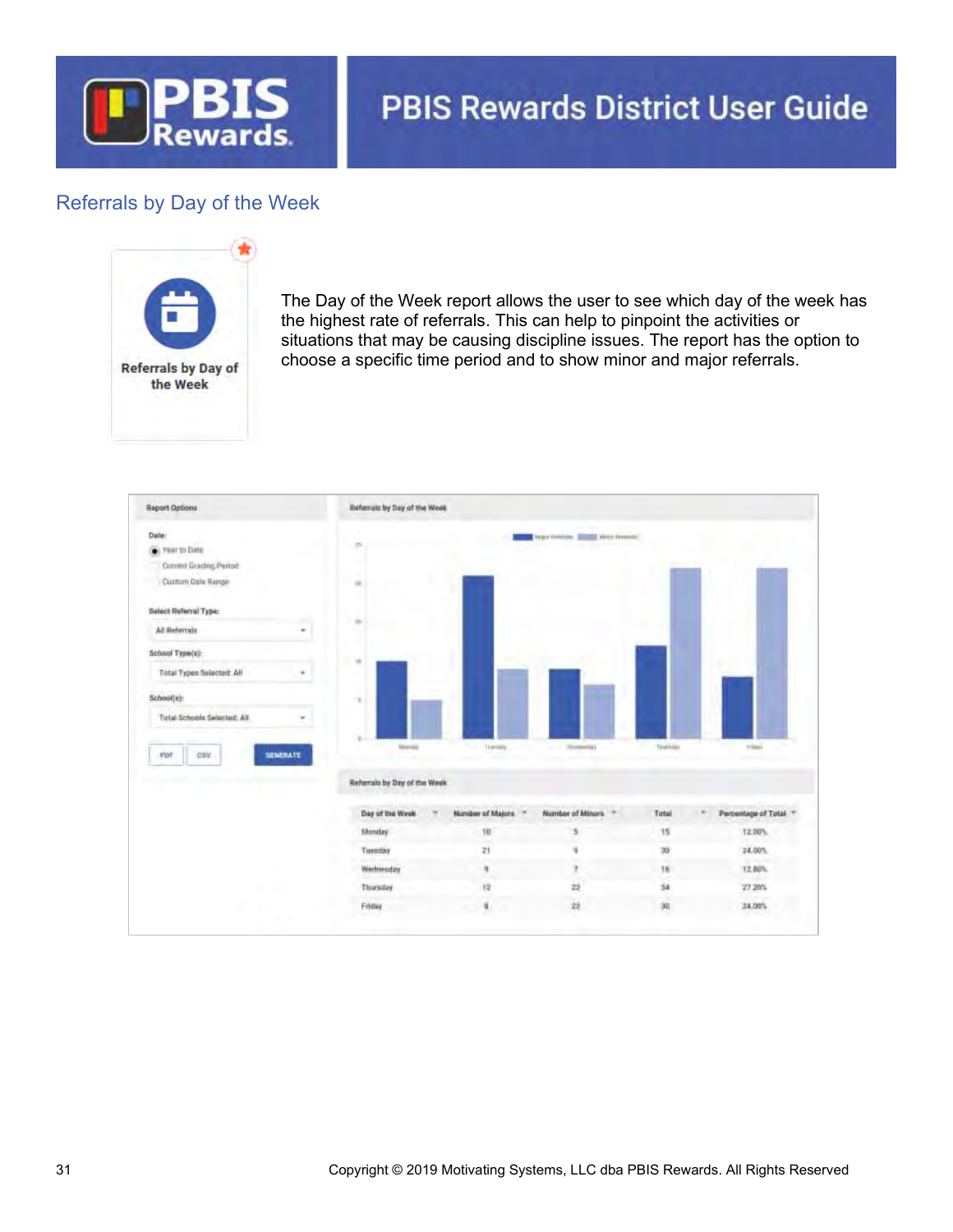

### <span id="page-31-0"></span>Suspensions by Grade



The Suspensions by Grade report allows the user to track the number of In-School and Out-of-School Suspensions. The report can be customized by grade, type of suspension, school type, and time period.

<span id="page-31-1"></span>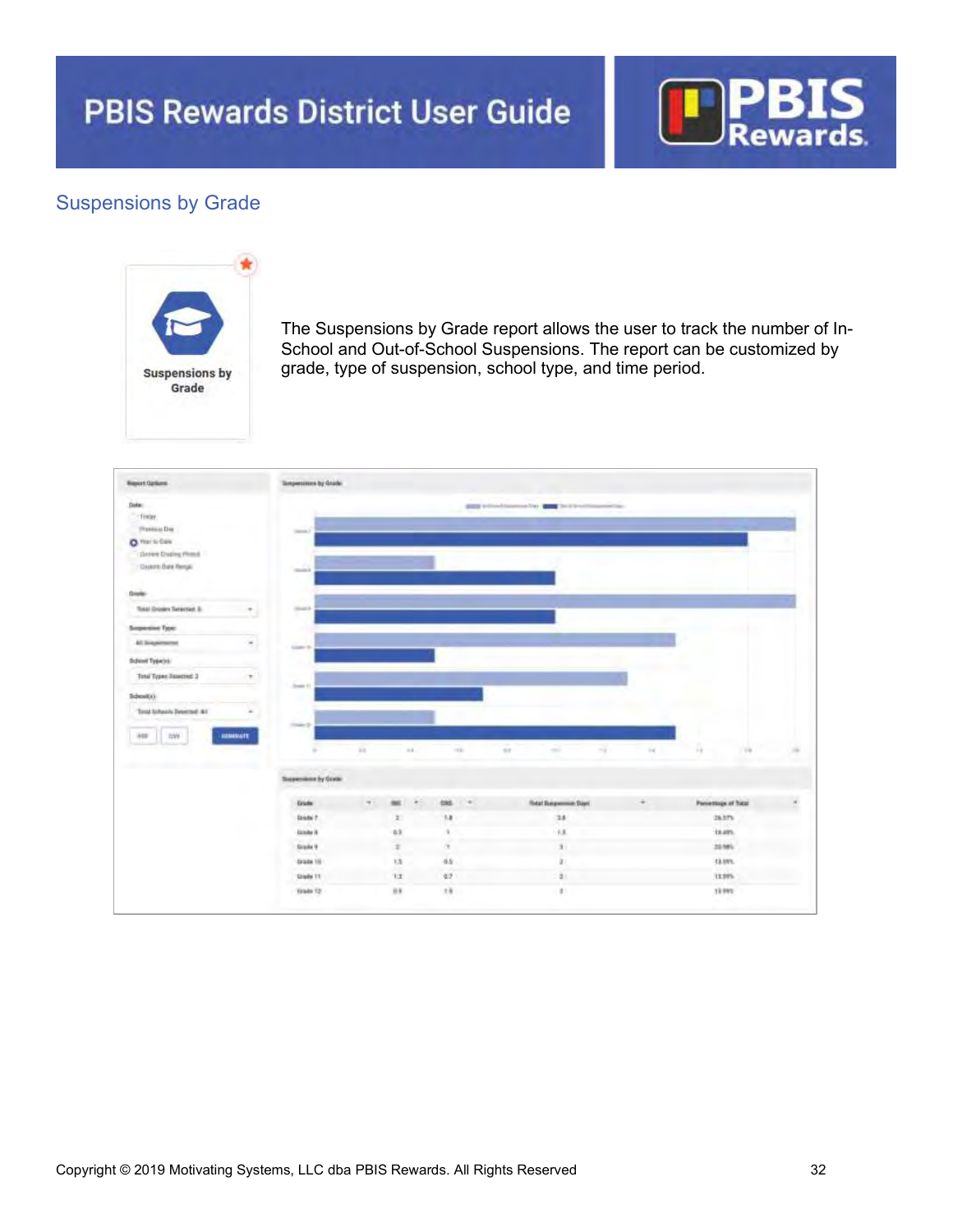

### <span id="page-32-0"></span>**District Users Page**

The "District Users" page shows all the district admin accounts and is where those accounts can be edited or created.

### <span id="page-32-1"></span>View and Edit District Admins



Select the "District Users" tab on the left side menu to see all district admins. To edit the user:

**1.** Select the pencil icon to change information regarding the user.

**2**. Choose the camera icon to add a photo for the user.

#### <span id="page-32-2"></span>Create New District Admin

| <b>That?</b><br>Ξ                                                              | <b>District Administration</b>                   |                                                                                                    |                                                                                                          | <b>E.S.</b> Austral November 1         |
|--------------------------------------------------------------------------------|--------------------------------------------------|----------------------------------------------------------------------------------------------------|----------------------------------------------------------------------------------------------------------|----------------------------------------|
| <b>Charles Company</b><br>$\begin{array}{c}\n0 \\ \ast \\ \hline\n\end{array}$ | <b>Butret Advance</b><br>Country of              | <b>Ball User</b>                                                                                   | ×                                                                                                        | ٩                                      |
|                                                                                |                                                  |                                                                                                    |                                                                                                          | $m +$<br><b>JERSEY LINES</b><br>nima + |
|                                                                                | <b>Harmer</b>                                    |                                                                                                    | mrton                                                                                                    | <b>Passwort trade</b>                  |
|                                                                                | Auslatunt:<br><b><i><u>Authorization</u></i></b> |                                                                                                    | essenios.                                                                                                |                                        |
|                                                                                | <b><i><u>International</u></i></b>               | <b>Password</b><br><b>First Rates</b><br>(Ed)<br>Last Rumic<br>Continue<br>Staff (Br.<br>Patement. | <b>ISSN</b><br><b>Nissaning coast</b><br>Sec.<br>Taxable 2<br><b>Bisk</b> (pp)                           |                                        |
|                                                                                |                                                  | Sankers.                                                                                           | m                                                                                                        |                                        |
|                                                                                |                                                  |                                                                                                    | $\mathsf{Proof}\left[\begin{smallmatrix} 0&0\\ 0&0\end{smallmatrix}\right]$<br><b>El</b> familiano desar |                                        |
|                                                                                |                                                  |                                                                                                    | <b>BAVE</b>                                                                                              |                                        |

Select the green plus button to add a new user. Fill in the appropriate information and then press the "Save" button. The new user will have the same access to schools as the person who created it.